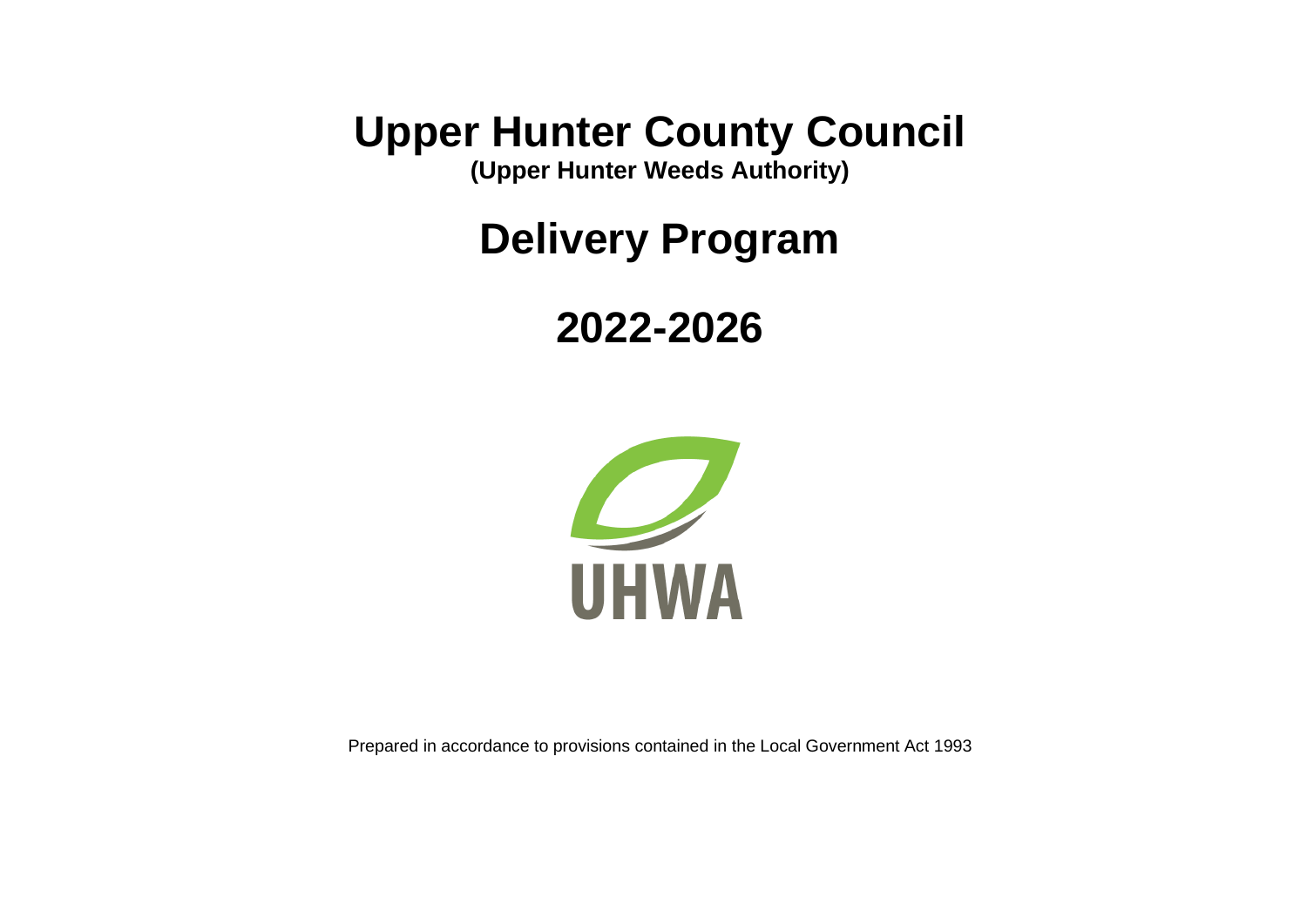### **Contents**

| 1.                                                                             |  |
|--------------------------------------------------------------------------------|--|
| 2.                                                                             |  |
|                                                                                |  |
|                                                                                |  |
|                                                                                |  |
|                                                                                |  |
|                                                                                |  |
|                                                                                |  |
| 5.2                                                                            |  |
|                                                                                |  |
|                                                                                |  |
| 6.                                                                             |  |
| 7.                                                                             |  |
|                                                                                |  |
| 7.1.1 Use Integrated Management Techniques to Reduce Reliance on Herbicides 22 |  |
|                                                                                |  |
|                                                                                |  |
| 8.                                                                             |  |
| 9.                                                                             |  |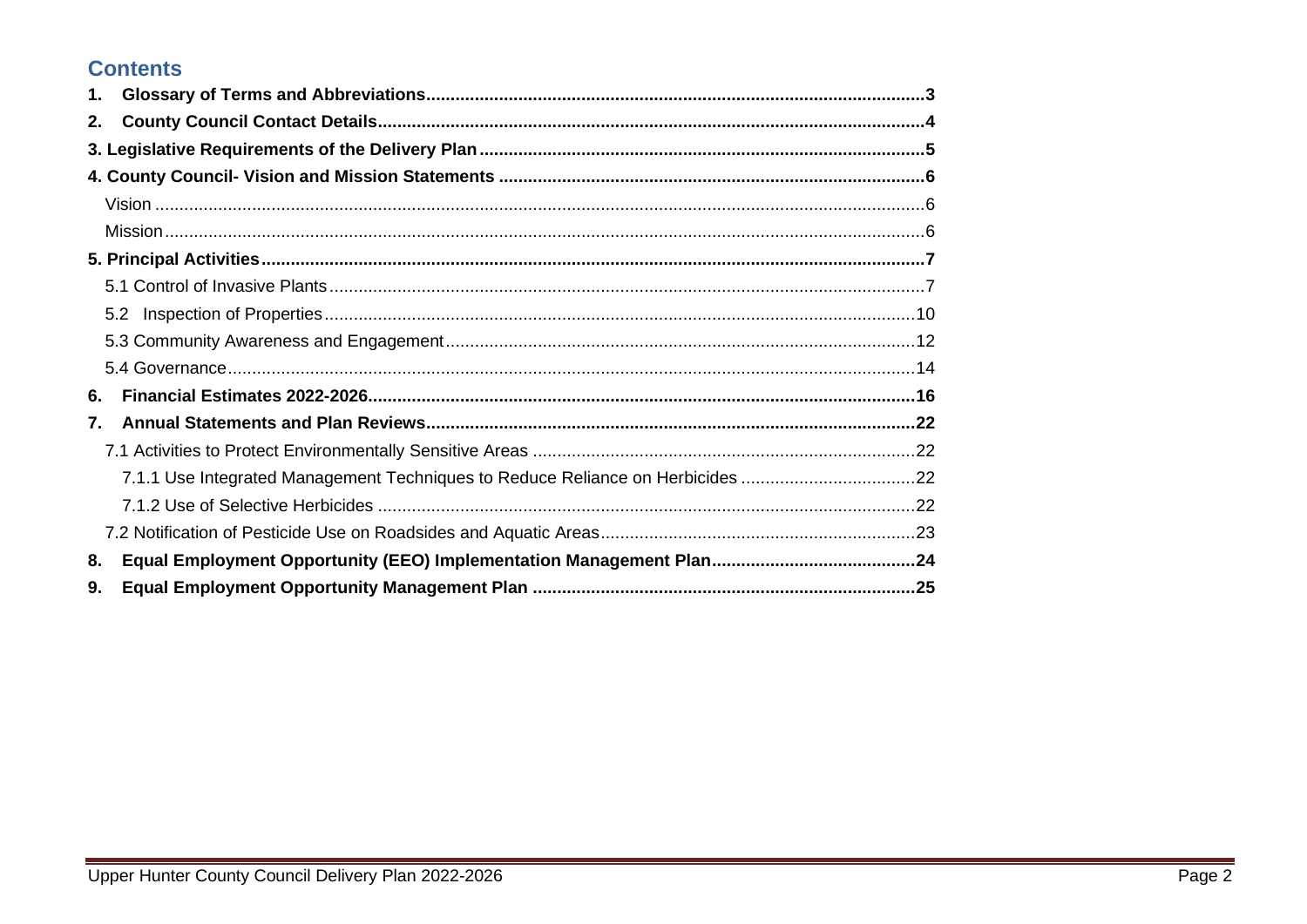## <span id="page-2-0"></span>**1. Glossary of Terms and Abbreviations**

The following definitions and abbreviations are used in the Upper Hunter County Council Delivery Plan:

| <b>BASP</b>                 | Upper Hunter County Council Business Activity Strategic Plan                                                                                                                                                                                                                                                                     |
|-----------------------------|----------------------------------------------------------------------------------------------------------------------------------------------------------------------------------------------------------------------------------------------------------------------------------------------------------------------------------|
| <b>Constituent Councils</b> | means Muswellbrook Shire Council, Singleton Council and Upper Hunter Shire Councils collectively. These local government areas<br>constitute the area of operation for the Upper Hunter County Council.                                                                                                                          |
| <b>Council</b>              | <b>Upper Hunter County Council</b>                                                                                                                                                                                                                                                                                               |
| <b>County Council</b>       | <b>Upper Hunter County Council</b>                                                                                                                                                                                                                                                                                               |
| <b>GDB</b>                  | General Biosecurity Duty as it applies to weeds in the NSW Biosecurity Act 2015.<br>This Duty requires that:                                                                                                                                                                                                                     |
|                             | Any person dealing with biosecurity matter must take measures to prevent, eliminate or minimise the biosecurity risk (as far as is<br>reasonably practicable). The GBD applies equally to a carrier of biosecurity matter and to any person who knows or ought to know of<br>the biosecurity risks associated with the activity. |
| <b>HRSWMP</b>               | Hunter Regional Strategic Weed Management Plan                                                                                                                                                                                                                                                                                   |
| <b>Invasive Plant(s)</b>    | Plants which have been regionally prioritised by the HRSWMP or contained in Biosecurity Act 2015 and associated regulations for the<br>area of operation of the Upper Hunter County Council.                                                                                                                                     |
| <b>LGA 1993</b>             | <b>NSW Local Government Act 1993</b>                                                                                                                                                                                                                                                                                             |
| <b>NSW DPI</b>              | NSW Department of Primary Industries                                                                                                                                                                                                                                                                                             |
| <b>NBA 2015</b>             | NSW Biosecurity Act, 2015                                                                                                                                                                                                                                                                                                        |
| <b>UHCC</b>                 | <b>Upper Hunter County Council</b>                                                                                                                                                                                                                                                                                               |
| <b>UHWA</b>                 | Upper Hunter Weeds Authority, the Upper Hunter County Council's registered trading name                                                                                                                                                                                                                                          |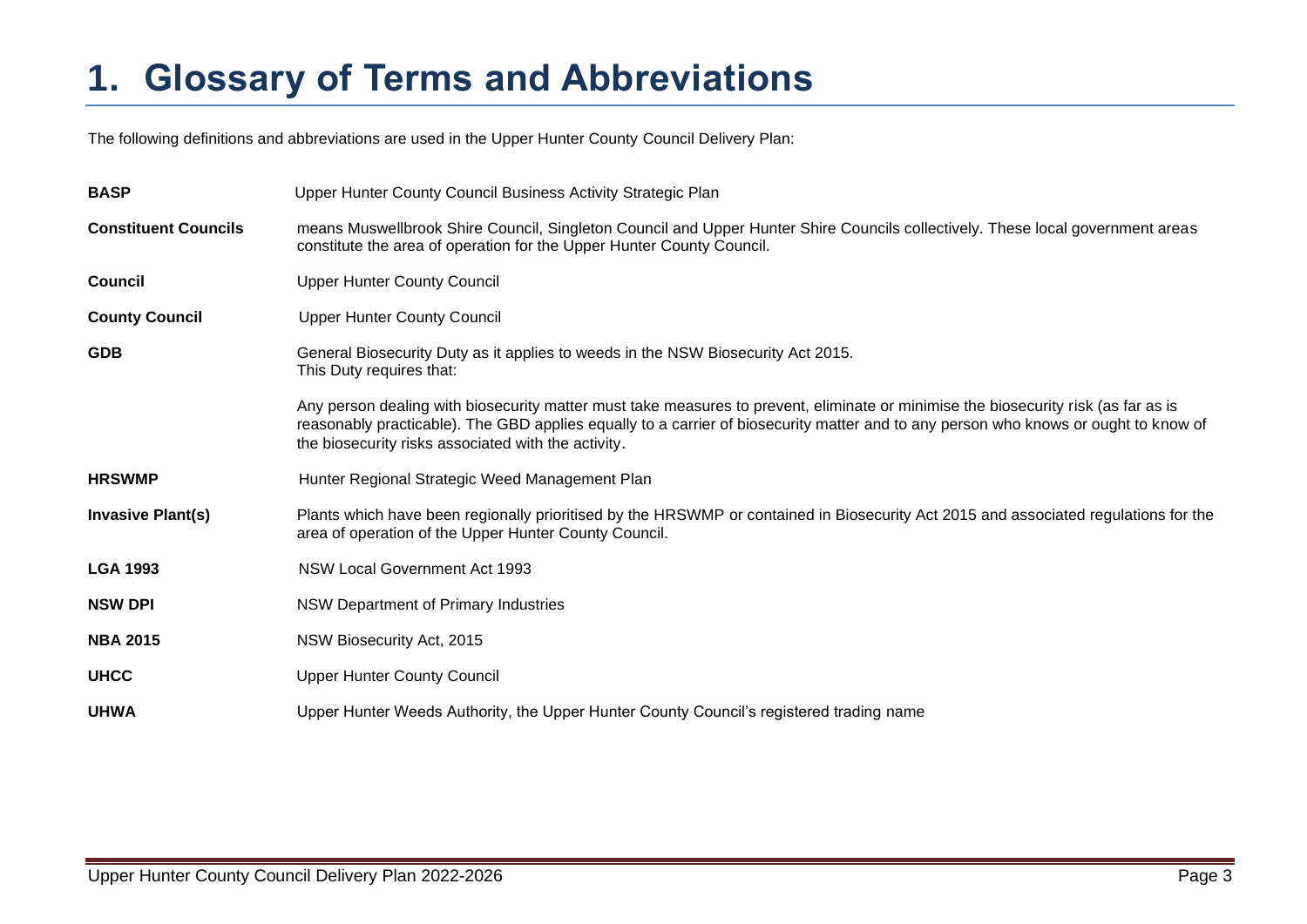## <span id="page-3-0"></span>**2. County Council Contact Details**

## Head Office

Muswellbrook Shire Council Administration Building 157 Maitland Rd MUSWELLBROOK NSW 2333

All Correspondence to be addressed to:

General Manager Upper Hunter County Council PO Box 122 MUSWELLBROOK NSW 2333

Telephone: 02 6549 3802 Facsimile: 02 6549 3701 Email: [uhwa@muswellbrook.nsw.gov.au](mailto:uhwa@muswellbrook.nsw.gov.au) Web Site: http://www.muswellbrook.nsw.gov.au/ **Council**[-services/Environment/Weeds/Index.htm](http://www.muswellbrook.nsw.gov.au/Council-services/Environment/Weeds/Index.htm)

### District Contacts

### **Merriwa District Scone District Muswellbrook District Singleton District** Upper Hunter Shire Council Depot National Parks and Wildlife Depot Muswellbrook Shire Council Singleton Council 12 McCartney Street. 17 Hayes Street. 17 Hayes Street. 157 Maitland Rd Conr Queen Street and Civic Avenue MERRIWA NSW 2329 SCONE NSW 2337 MUSWELLBROOK NSW 2333 SINGLETON NSW 2330 Telephone: 0429 683 494 Telephone: 0408 683 492 Telephone: 0408 683 491 Telephone: 0408 683 493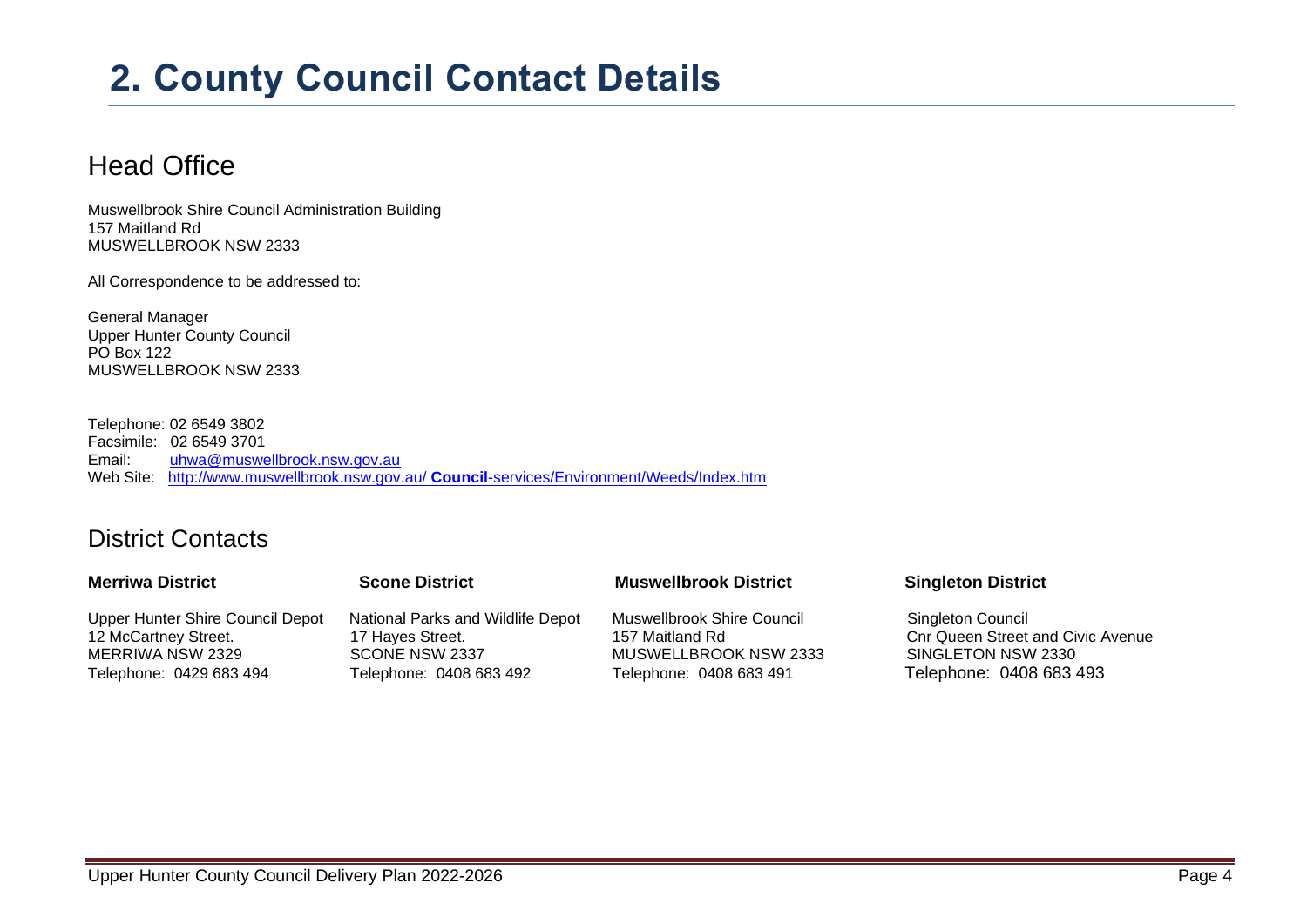# <span id="page-4-0"></span>**3. Legislative Requirements of the Delivery Plan**

In accordance with Section 404, Local Government Act 1993, Council is required to develop a Delivery Plan which:

- a) Details the principal activities that Council will undertake to achieve the objectives established in the Business Activity Strategic Plan (BASP), which are within the resources available to Council as outlined in Resourcing Strategy contained in Council's BASP.
- b) Includes a method of assessment to determine the effectiveness of each principal activity in achieving the objectives at which the activity is directed.
- c) Is reviewed, at least every six (6) months, via principal activity progress reports from the General Manager to Council.

Council is require to prepare a new Delivery Plan after each ordinary election of Councillors to cover the principal activities of Council for the four (4) year period commencing on the 1 July following the election.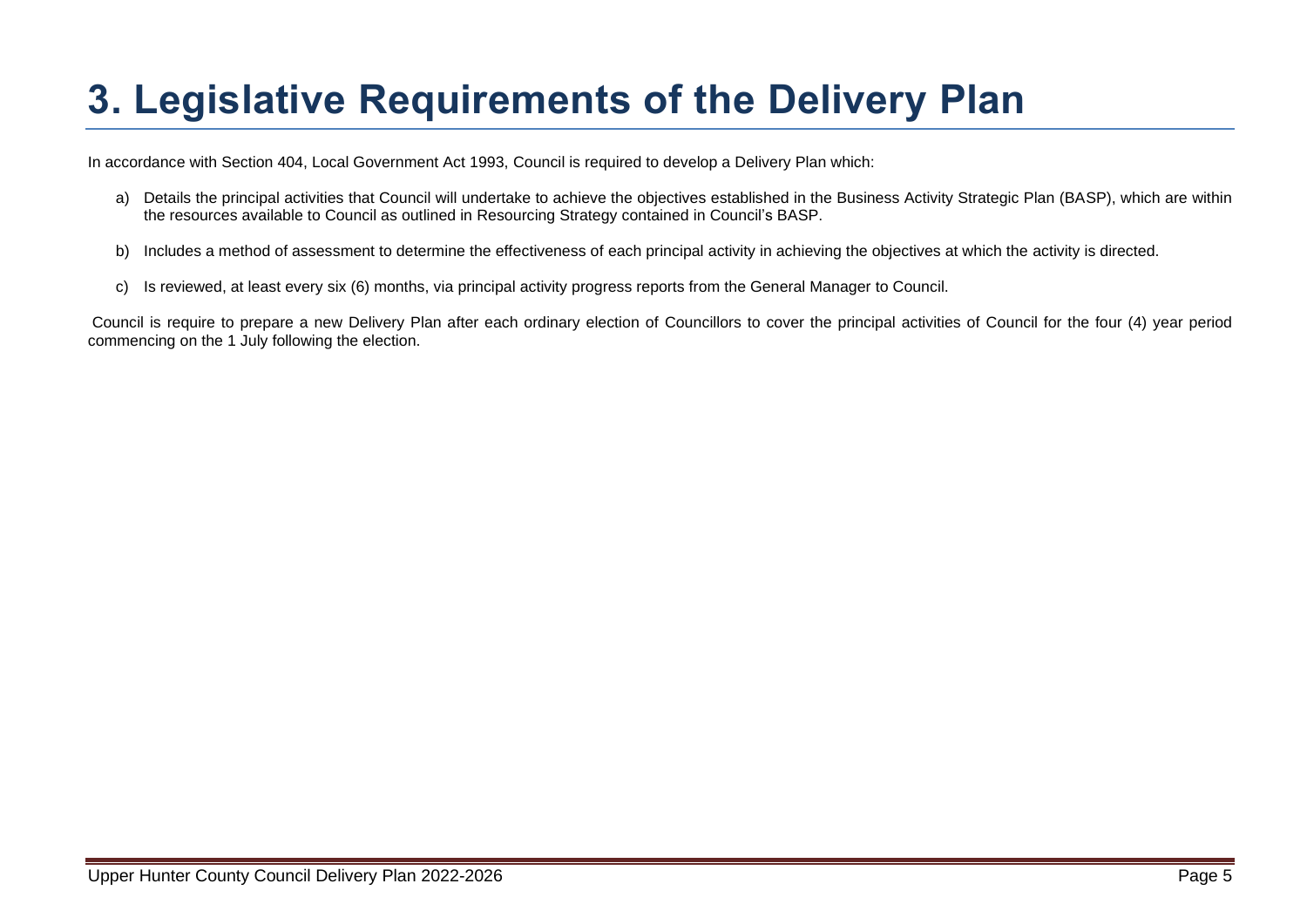# <span id="page-5-0"></span>**4. County Council- Vision and Mission Statements**

### <span id="page-5-1"></span>Vision

To prevent, contain or reduce the biosecurity risk of Invasive Plants to the environment, economy and community within the County.

### <span id="page-5-2"></span>**Mission**

To provide effective management of priority invasive plants utilizing the latest technology to all Constituent Councils fairly and equitably in accordance with the Biosecurity Act, 2015.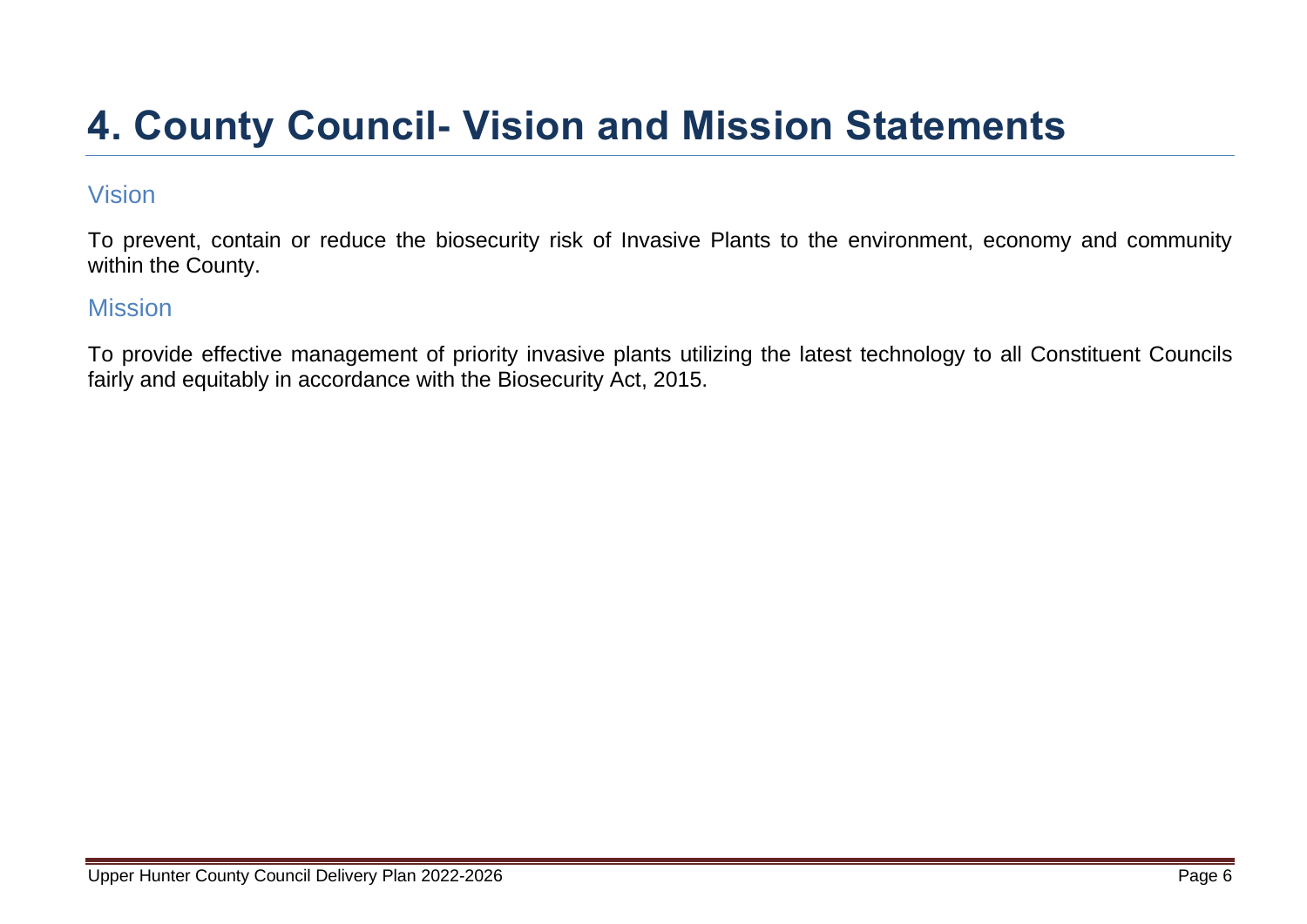## <span id="page-6-0"></span>**5. Principal Activities**

### <span id="page-6-1"></span>**5.1 Control of Invasive Plants**

 $\Box$ 

| <b>Program Goals:</b> | Prevent the establishment of new Invasive Plants on public lands under the control of constituent Councils.                                                        |
|-----------------------|--------------------------------------------------------------------------------------------------------------------------------------------------------------------|
|                       | Fully and continuously suppress and destroy all regionally prioritise eradicate category Invasive Plants                                                           |
|                       | Prevent the spread and reduce the numbers and distribution of regionally prioritised Invasive Plants on Constituent Councils lands subject to<br>adequate funding. |
|                       | Support Invasive Plant control programs on private lands.                                                                                                          |
|                       | Reduce the risk from Invasive Plants which are poisonous to humans and animals on public lands.                                                                    |
|                       | Maintain the health of staff and public who may come into contact with herbicides during the weed spraying program                                                 |
|                       |                                                                                                                                                                    |

| <b>Objective</b>                                                                                                   | <b>Responsibility for</b><br><b>Achievement</b>                          | <b>Statement of Means</b>                                                                                                                        | <b>Performance Target</b>                                                          | <b>Performance Measure</b>                                                                            |
|--------------------------------------------------------------------------------------------------------------------|--------------------------------------------------------------------------|--------------------------------------------------------------------------------------------------------------------------------------------------|------------------------------------------------------------------------------------|-------------------------------------------------------------------------------------------------------|
| 1. Prevent the<br>establishment of new<br>Invasive Plants on<br>public lands under the                             | General Manager<br><b>District Biosecurity</b><br><b>Officers</b>        | Staff instigate and conduct coordinated<br>treatment programs on high-risk sites<br>and pathways.                                                | 1,440 of high-risk sites<br>monitored and any new<br>infestations treated.         | Reports to Council contain details<br>species and area of new infestations<br>found and area treated. |
| control of constituent<br>Councils.                                                                                |                                                                          | When conducting other principal<br>activities staff monitor for infestations<br>of new invasive plants.                                          | 10,000 km of high-risk<br>pathways monitored, and any<br>new infestations treated. | Reports to Council contain details<br>species and area of new infestations<br>found and area treated. |
| 2. Fully and continuously<br>suppress and destroy<br>all Invasive Plants<br>Regionally classified as<br>eradicate. | <b>General Manager</b><br><b>District Biosecurity</b><br><b>Officers</b> | Using the latest weed control<br>techniques and practices, treat with<br>herbicides and other suitable<br>integrated weed management<br>systems. | All infestations treated                                                           | All reported eradicate classified<br>Invasive Plants infestations to be<br>treated each year.         |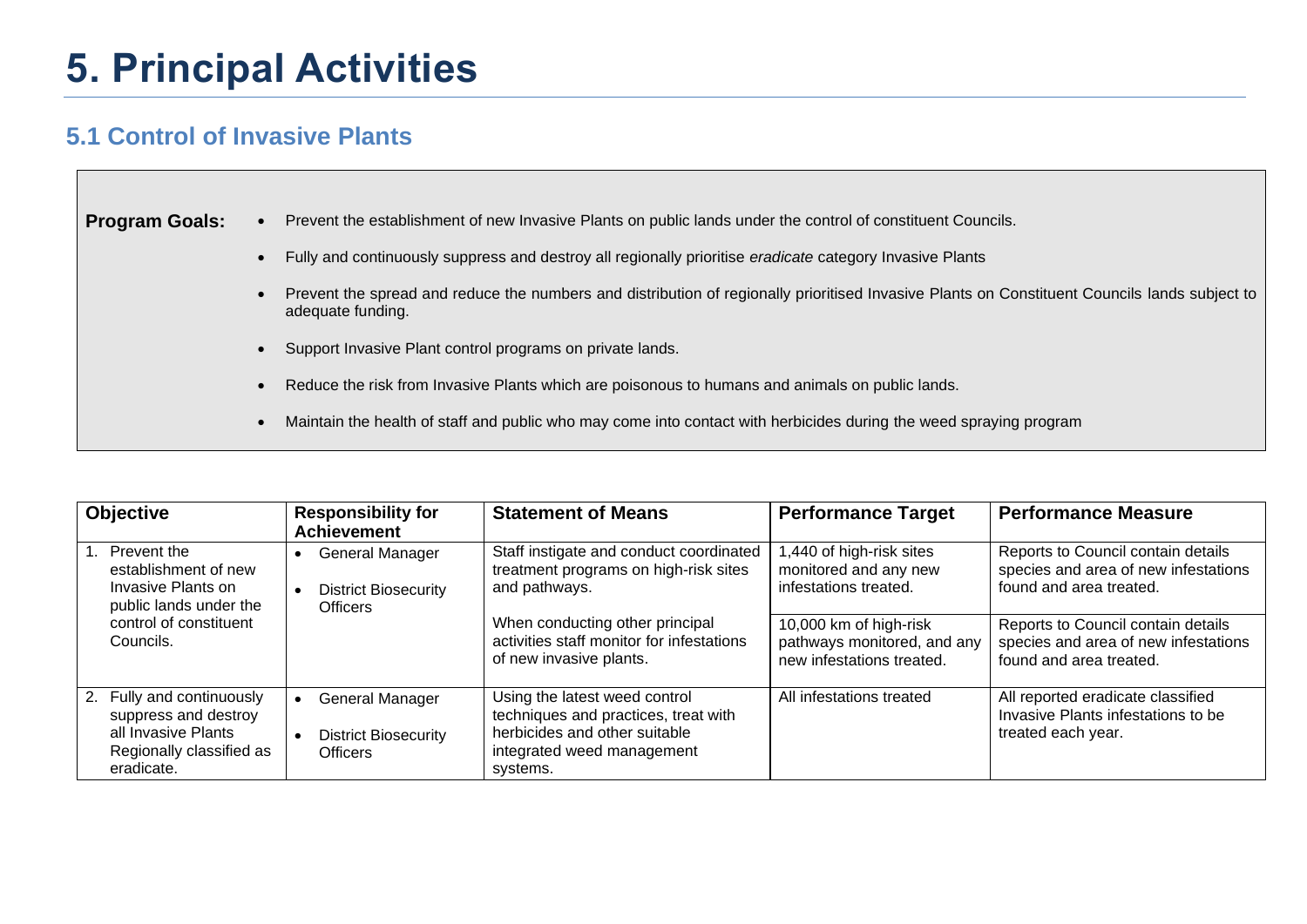| Objective                                                                                                      | <b>Responsibility for</b><br><b>Achievement</b>                                                    | <b>Statement of Means</b>                                                                                                                                                                                                                                                                                                               | <b>Performance Target</b>                                                                                                                     | <b>Performance Measure</b>                                                                                                                                                                                                |
|----------------------------------------------------------------------------------------------------------------|----------------------------------------------------------------------------------------------------|-----------------------------------------------------------------------------------------------------------------------------------------------------------------------------------------------------------------------------------------------------------------------------------------------------------------------------------------|-----------------------------------------------------------------------------------------------------------------------------------------------|---------------------------------------------------------------------------------------------------------------------------------------------------------------------------------------------------------------------------|
| 3. Prevent the spread and<br>reduce the numbers<br>and distribution of<br><b>Invasive Plants</b>               | <b>General Manager</b><br>$\bullet$<br><b>District Biosecurity</b><br>$\bullet$<br><b>Officers</b> | Using the latest weed control<br>techniques and practices treat plants<br>with herbicides and other suitable<br>integrated weed management systems.                                                                                                                                                                                     | Contain and reduce known<br>infestations of Invasive Plants<br>on infestations on Council<br>Controlled lands on an<br>annual seasonal basis. | All reported Invasive Plants<br>infestations to be treated each year<br>subject to funding and in accordance<br>with Council's Roadside Spraying<br>Policy.                                                               |
| 4. Eradicate targeted<br>Invasive Plants species<br>from designated areas.                                     | General Manager<br>$\bullet$<br><b>District Biosecurity</b><br>$\bullet$<br><b>Officers</b>        | Council develops and adopts an<br>Invasive Plant Strategic Control Policy<br>to guide integrated control programs in<br>areas where eradication of specified<br>Invasive Plant species is considered<br>achievable.<br>Financially assist approved projects in<br>accordance with Council's Invasive<br>Plant Strategic Control Policy. | Conduct integrated control<br>programs targeting species<br>considered to be eradicable<br>in designated areas by 2026                        | Quarterly reports to Council report<br>decreasing areas of infestations of<br>target species in their designated<br>control areas.<br>Targeted species considered<br>eradicated from designated program<br>areas by 2026. |
| 5. Support coordinated<br>Invasive Plant control<br>programs on private<br>lands                               | • General Manager<br><b>District Biosecurity</b><br>$\bullet$<br>Officer                           | Support Grant applications by the<br>public for weed control projects.<br>Provide advice on control methods and<br>assist in developing control programs.                                                                                                                                                                               | Number of landholder<br>programs assisted.                                                                                                    | Annual Report to Council on the<br>number of landholders assisted.                                                                                                                                                        |
| 6. Reduce the risk from<br>Invasive Plants which<br>are poisonous to<br>humans and animals on<br>public lands. | <b>General Manager</b><br>$\bullet$<br><b>District Biosecurity</b><br>$\bullet$<br><b>Officers</b> | Annual control programs prioritise<br>control of poisonous Invasive Plants.                                                                                                                                                                                                                                                             | Contain and reduce<br>infestations of poisonous<br>invasive plants on an annual<br>seasonal basis.                                            | No reports of humans or animals<br>being affected by contact with<br>Invasive Plants on public lands                                                                                                                      |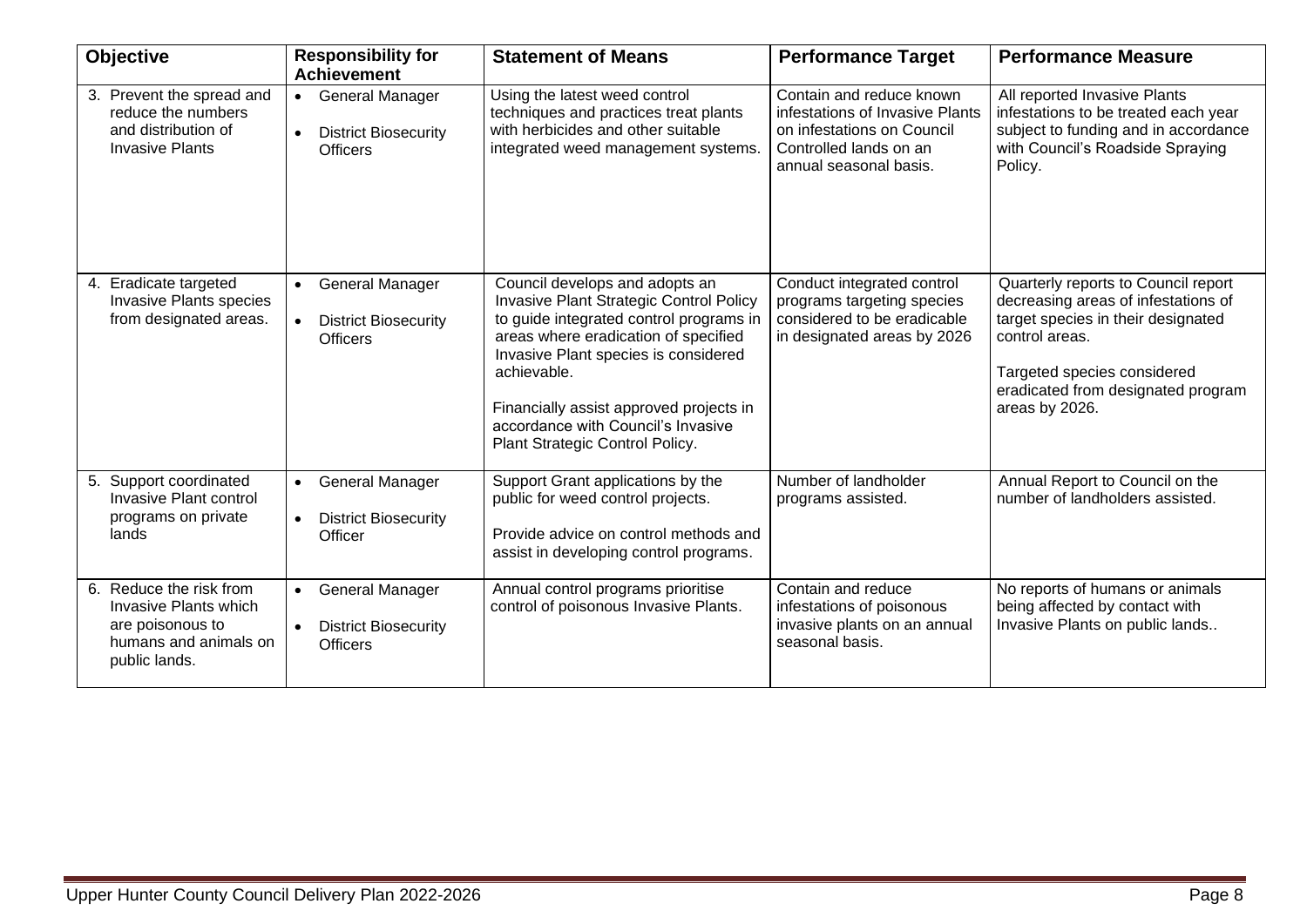| <b>Objective</b>                                                                                                                               | <b>Responsibility for</b><br><b>Achievement</b>                   | <b>Statement of Means</b>                                                                                                                                                                                                                                                                                                                                                                                                                      | <b>Performance Target</b>                    | <b>Performance Measure</b>                                                                      |
|------------------------------------------------------------------------------------------------------------------------------------------------|-------------------------------------------------------------------|------------------------------------------------------------------------------------------------------------------------------------------------------------------------------------------------------------------------------------------------------------------------------------------------------------------------------------------------------------------------------------------------------------------------------------------------|----------------------------------------------|-------------------------------------------------------------------------------------------------|
| 7. Maintain the health of<br>staff and public who<br>may come into contact<br>with herbicides during<br>the invasive weed<br>spraying program. | General Manager<br><b>District Biosecurity</b><br><b>Officers</b> | Staff to use herbicides in accordance<br>with guidelines of Council, industry<br>standards and specific guidelines on<br>the label of each herbicide being used.<br>Spraying operations to cease when<br>there is a danger of the public coming<br>into contact with herbicides by spray or<br>volatile drift onto neighbouring<br>properties or contamination of produce<br>likely to be consumed by the public,<br>such as blackberry fruit. | Report of no herbicide<br>related illnesses. | No complaints or reports of ill health<br>from the public or staff related to this<br>activity. |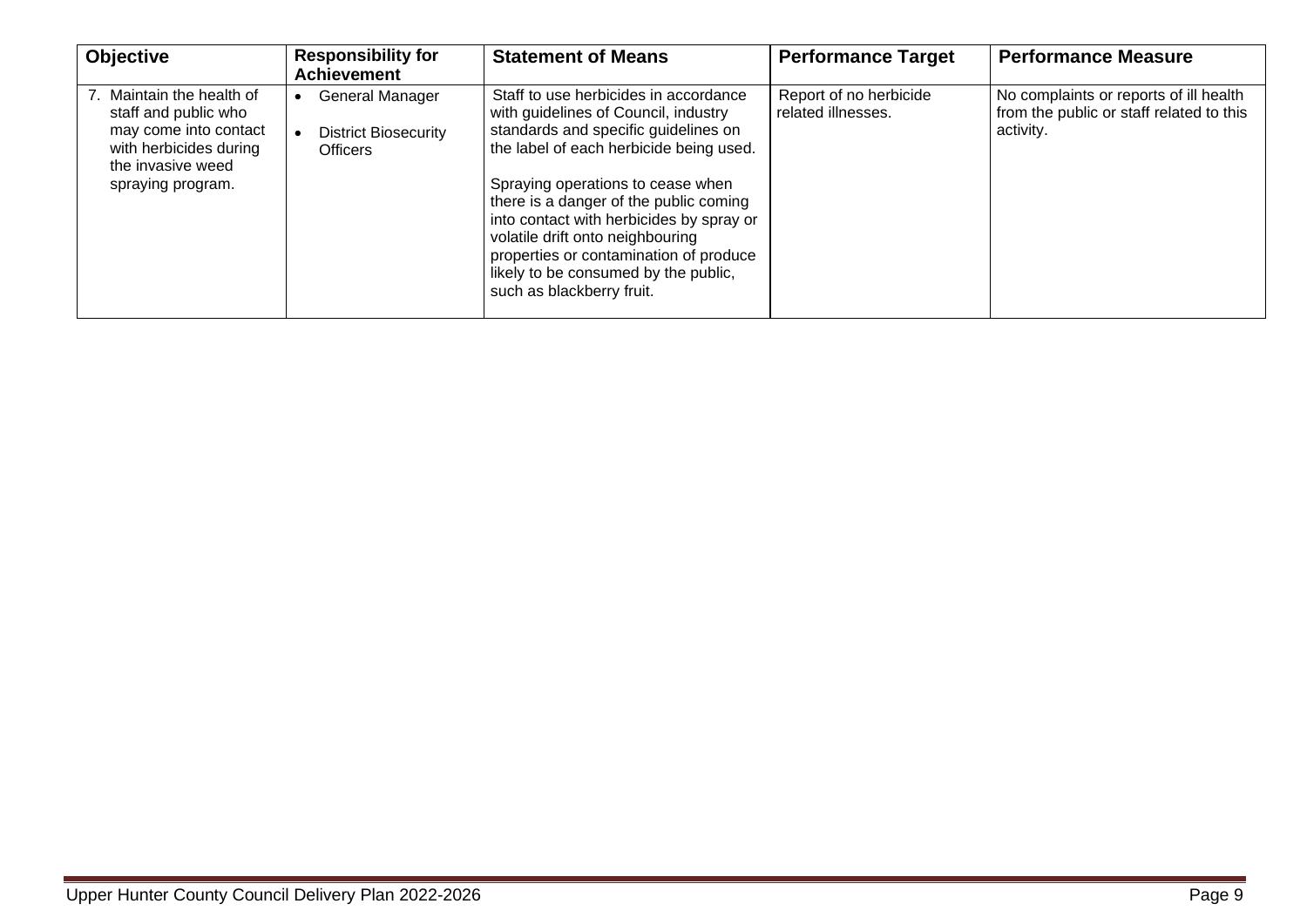### <span id="page-9-0"></span>**5.2 Inspection of Properties**

**Program Goals:**

- Inspect public and private properties and to advise land managers on the implementation of Invasive Plant control programs in accordance with their GBD under Biosecurity Act, 2015.
- Report the existence, type and extent of Invasive Plant infestations.
- Monitor the effectiveness of each land manager's Invasive Plant control program.
- Where control programs do not comply with a land manager's GBD commence consultation and/or legal action under the Biosecurity Act, 2015.
- Prevent the establishment of new Priority Invasive Plant species
- Advise land managers on Priority Invasive Plant Species best practice control methods

| <b>Objective</b>                                                                                            | <b>Responsibility for</b><br><b>Achievement</b>                          | <b>Statement of Means</b>                                                                                                                                                                                                                                                                                                                                                            | <b>Performance Target</b>                                                                                                                                                                                                                             | <b>Performance Measure</b>                                                                      |
|-------------------------------------------------------------------------------------------------------------|--------------------------------------------------------------------------|--------------------------------------------------------------------------------------------------------------------------------------------------------------------------------------------------------------------------------------------------------------------------------------------------------------------------------------------------------------------------------------|-------------------------------------------------------------------------------------------------------------------------------------------------------------------------------------------------------------------------------------------------------|-------------------------------------------------------------------------------------------------|
| 1. Prevent the<br>establishment of<br>priority Invasive<br>Plant species on<br>private and public<br>lands. | <b>General Manager</b><br><b>District Biosecurity</b><br><b>Officers</b> | Systematically inspect various new<br>areas bounded by specific landmarks,<br>such as creek or road systems, each<br>year. Report Invasive Plants found,<br>degree of infestation, location and area<br>infested and input of all data to the<br>database system. Report action being<br>carried out by land occupier and<br>further action required by land occupier<br>to Council. | Conduct 3,200 inspections of rural<br>properties (>1 ha) by June 2026<br>Conduct 800 inspections of urban<br>properties (<1 ha) by June 2026<br>Inspect 10,000km of high risk pathways by<br>June 2026.<br>Inspect 1,440 high risk sites by June 2026 | Annual report to Council<br>contains the total number of<br>inspections conducted each<br>year. |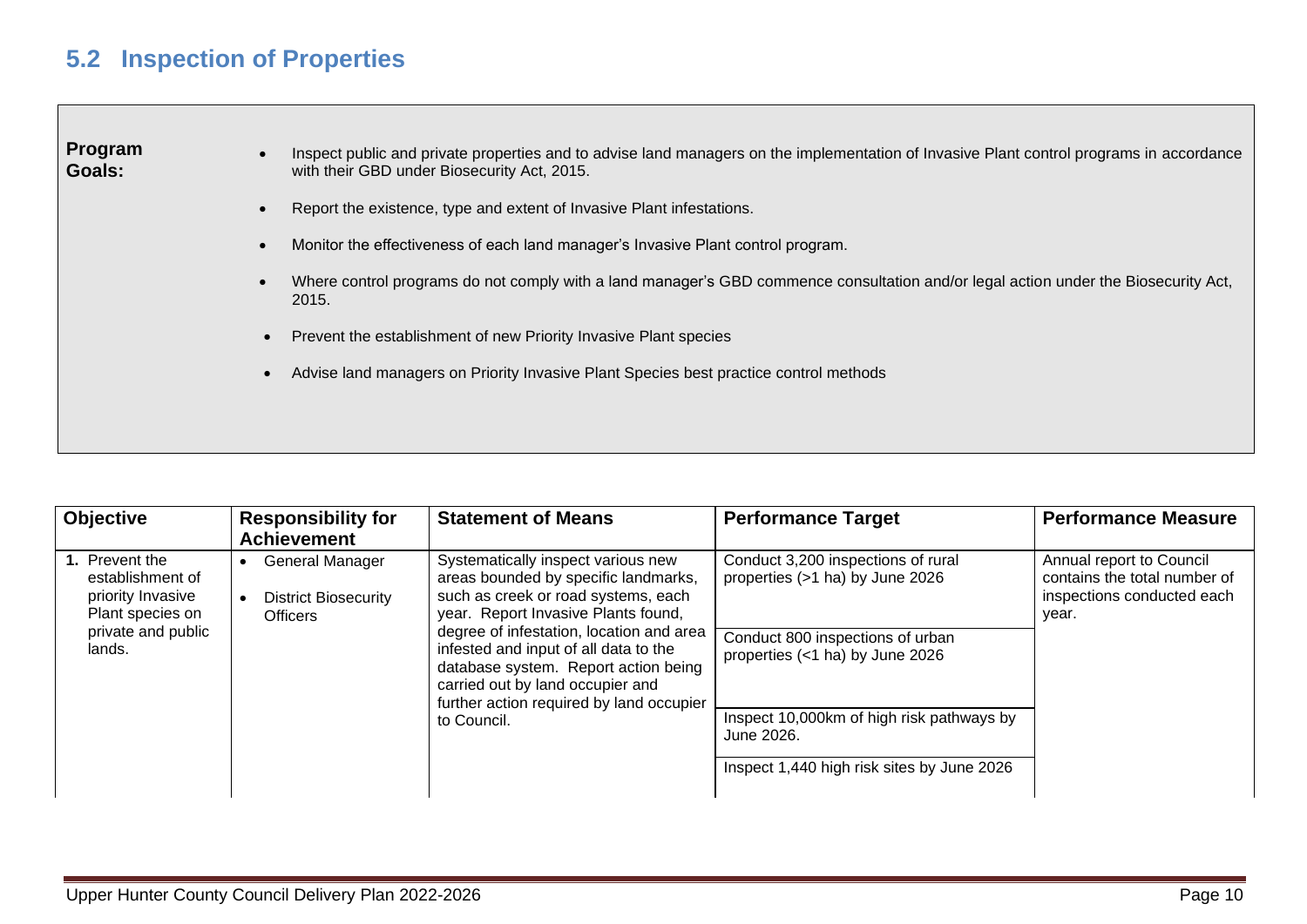| <b>Objective</b>                                                                                                                       | <b>Responsibility for</b><br><b>Achievement</b>                                       | <b>Statement of Means</b>                                                                                                                                                                                                                                           | <b>Performance Target</b>                                                                                                                                                                        | <b>Performance Measure</b>                                                                                                                          |
|----------------------------------------------------------------------------------------------------------------------------------------|---------------------------------------------------------------------------------------|---------------------------------------------------------------------------------------------------------------------------------------------------------------------------------------------------------------------------------------------------------------------|--------------------------------------------------------------------------------------------------------------------------------------------------------------------------------------------------|-----------------------------------------------------------------------------------------------------------------------------------------------------|
| 2. Prevent the sale<br>and transport of<br>Invasive Plants.                                                                            | <b>General Manager</b><br>$\bullet$<br><b>District Biosecurity</b><br><b>Officers</b> | Conduct regular inspections of all<br>nurseries and other outlets involve in<br>the sale of plants.                                                                                                                                                                 | No regional prioritised Invasive Plants sold<br>in area of operation.                                                                                                                            | Inspections carried out on all<br>nurseries and other outlets<br>involve in the sale of plants.                                                     |
| 3. Re-inspect all<br>properties<br>systematically who<br>are or should be<br>undertaking<br><b>Invasive Plant</b><br>control programs. | General Manager<br><b>District Biosecurity</b><br><b>Officers</b>                     | Annual inspection programs contain<br>scheduled inspections of properties<br>with a history of significant infestations<br>of Invasive Plants.                                                                                                                      | A decrease of 10% in area infested by<br>Invasive Plants on properties with known<br>established infestations.                                                                                   | Annual reports indicate the<br>degree of reduction in the<br>area infested by Invasive<br>Plants on properties subject<br>to re-inspection program. |
| 4. Advise, co-ordinate<br>and implement<br><b>Invasive Plant</b><br>control programs.                                                  | • General Manager<br><b>District Biosecurity</b><br>$\bullet$<br><b>Officers</b>      | Provide advice to land managers on a<br>one-to-one basis. This advice will be<br>provided during inspections, field days,<br>over the phone, by letter or by fact<br>sheets.                                                                                        | All land managers carry out Invasive Plant<br>control procedures using integrated<br>management techniques in accordance with<br>the specified actions for the categories of<br>Invasive Plants. | Inspection reports indicate a<br>containment, reduction, and<br>eradication of Invasive Plants<br>on the property.                                  |
| 5. Develop and<br>maintain a<br><b>Potential Priority</b><br><b>Invasive Plant</b><br>species list                                     | <b>General Manager</b><br>$\bullet$<br><b>District Biosecurity</b><br><b>Officers</b> | Using the Weed Risk Matrix<br>investigate the potential of the<br>introduction of new Invasive Plant<br>species through climate change.<br>Landholders advised of potential<br>Invasive Plant species during<br>inspections and community<br>engagement activities. | Review all invasive plants species present<br>in adjoining LLS Strategic Plans and not<br>contained in Hunter Regional Strategic<br>Weed Management Plan                                         | Reports to Council indicate<br>the likelihood of potential<br>new invasive plants<br>introduction to the Upper<br>Hunter.                           |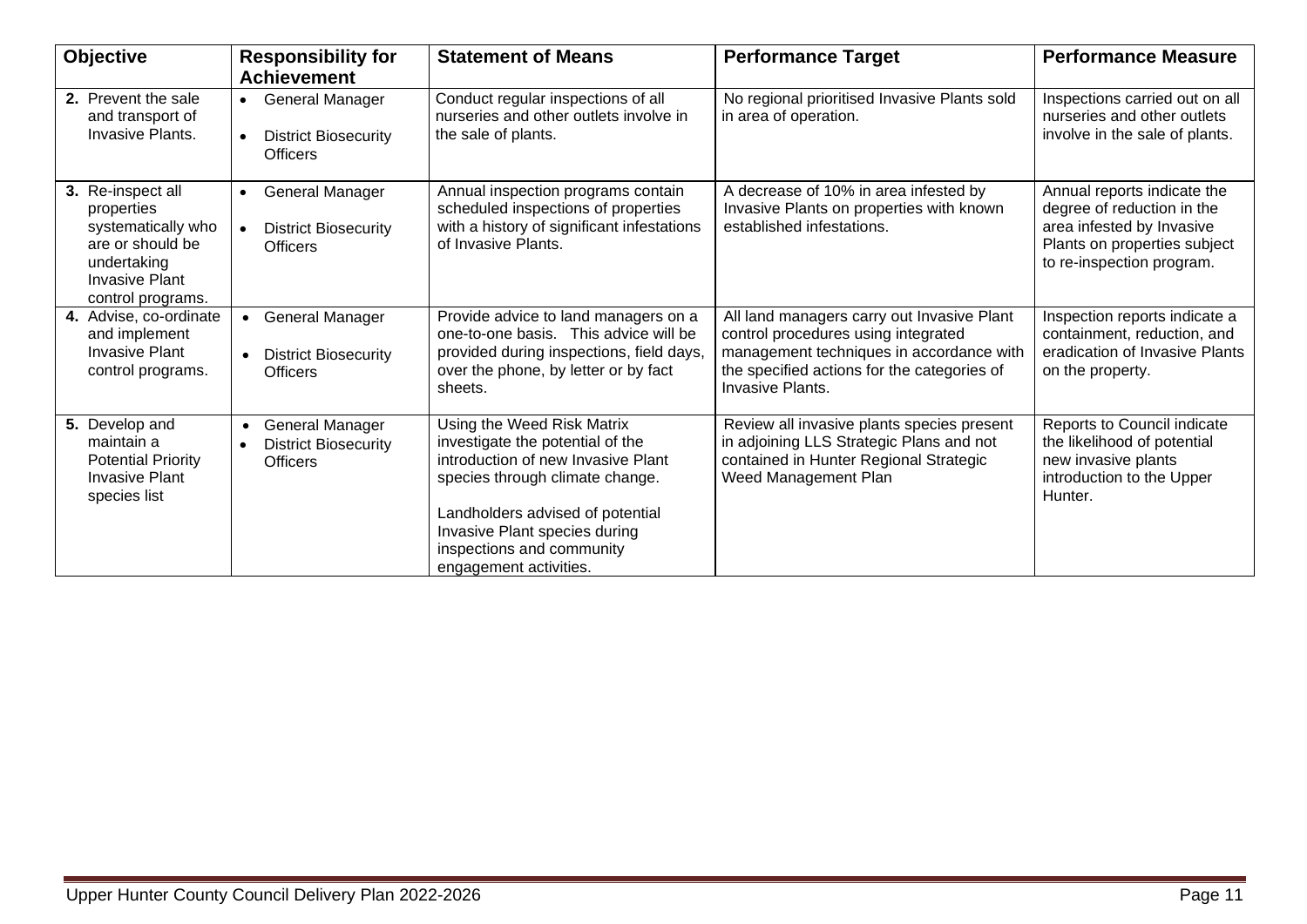### <span id="page-11-0"></span>**5.3 Community Awareness and Engagement**

**Program Goals:** • To promote an effective level of understanding of weed awareness and management strategies amongst all stakeholders. • To maintain membership of and/or provide assistance to: (i) Constituent Councils (ii) Weeds Advisory Groups. (iii) Neighbouring Councils. (iv) Landcare Groups. (v) Associated Weed Professional Associations. (vi) Department of Primary Industries and other State Government Bodies. (vii) C.S.I.R.O. and other Federal Government Bodies.

| <b>Objective</b>                                                                                                                        | <b>Responsibility for</b><br><b>Achievement</b>                                       | <b>Statement of Means</b>                                                                                                                                                                                                                                                                                                                                                                                                                                         | <b>Performance Target</b>                                                                                                                                                                                                                                                                                                                                                                                                                                                                     | <b>Performance Measure</b>                                                                                                                                                                                            |
|-----------------------------------------------------------------------------------------------------------------------------------------|---------------------------------------------------------------------------------------|-------------------------------------------------------------------------------------------------------------------------------------------------------------------------------------------------------------------------------------------------------------------------------------------------------------------------------------------------------------------------------------------------------------------------------------------------------------------|-----------------------------------------------------------------------------------------------------------------------------------------------------------------------------------------------------------------------------------------------------------------------------------------------------------------------------------------------------------------------------------------------------------------------------------------------------------------------------------------------|-----------------------------------------------------------------------------------------------------------------------------------------------------------------------------------------------------------------------|
| Develop awareness of<br>potentially damaging weeds<br>and promote good weed<br>management practices using<br>integrated weed management | <b>General Manager</b><br><b>District Biosecurity</b><br>$\bullet$<br><b>Officers</b> | Conduct and/or field days,<br>seminars and weed walks,<br>speak at various farmer or<br>community group meetings.                                                                                                                                                                                                                                                                                                                                                 | Conduct and/or 80 extension events by<br>June 2026.                                                                                                                                                                                                                                                                                                                                                                                                                                           | Annual Reports contain summary<br>of field days and other activities<br>conducted or attended by staff.                                                                                                               |
| strategies and develop Weed<br>Management Plans for Weeds<br>of regional importance.                                                    |                                                                                       | Use various mediums such<br>as newsprint, radio,<br>television (video) and fact<br>sheets to distribute<br>information best practice for<br><b>Invasive Plant control</b><br>Develop landholder contact<br>database to provide<br>seasonal information by<br>their preferred contact<br>method on best practice for<br>weed control activities.<br>Promote appropriate<br>vegetation management<br>using integrated weed<br>control and management<br>techniques. | Produce or be involved in 80 media<br>articles by June 2026.<br>Distribute 2,000 public awareness fact<br>sheets and weed information guides by<br>June 2026.<br>Staff when conducting inspections and<br>community awareness activities collect<br>contact information from landholders.<br>Staff provide seasonal information to<br>established community groups<br>involved in land care type activities.<br>Provide information on seasonal weed<br>control to participating landholders. | Annual Reports contain summary<br>of articles and other promotional<br>material distributed by staff to the<br>public.<br>Report more effective invasive<br>weed control programs being<br>undertaken by landholders. |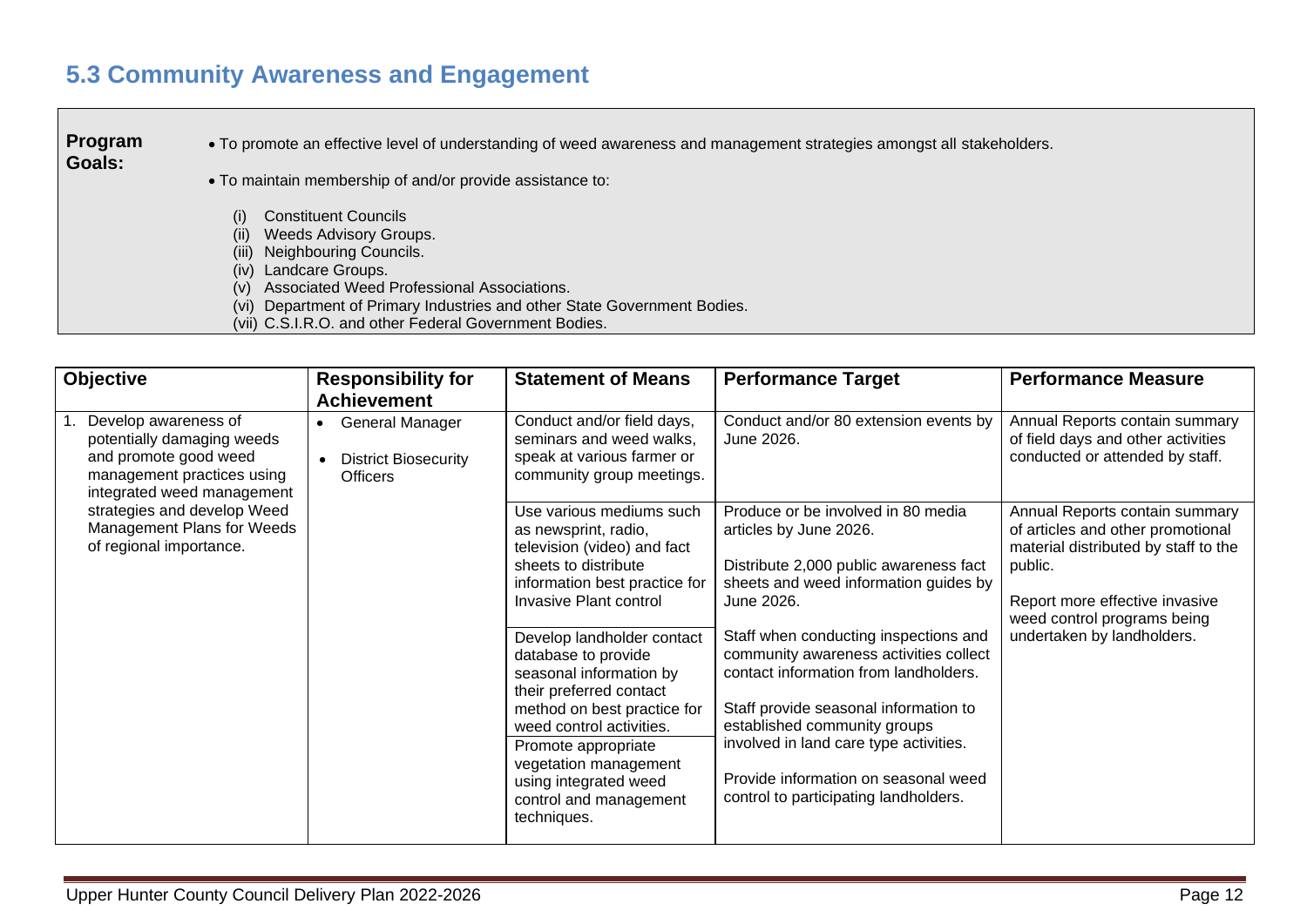| <b>Objective</b>                                                                                                                             | <b>Responsibility for</b><br><b>Achievement</b>                                       | <b>Statement of Means</b>                                                                                                                                                    | <b>Performance Target</b>                                                                                                                                                                                                                                                         | <b>Performance Measure</b>                                                                                                                                                            |
|----------------------------------------------------------------------------------------------------------------------------------------------|---------------------------------------------------------------------------------------|------------------------------------------------------------------------------------------------------------------------------------------------------------------------------|-----------------------------------------------------------------------------------------------------------------------------------------------------------------------------------------------------------------------------------------------------------------------------------|---------------------------------------------------------------------------------------------------------------------------------------------------------------------------------------|
|                                                                                                                                              |                                                                                       | <b>Assist Constituent Councils</b><br>in developing and<br>implementing strategies to<br>fulfil their invasive plant<br>biosecurity obligations.                             | Initiate consultation with relevant staff<br>of Constituent Councils to define the<br>role of each entity in invasive plant<br>management and assist in the<br>development of operational procedures<br>to minimise the risk of spread and/or<br>introduction of invasive plants. | Report on the progress of the<br>adoption of strategies to fulfil<br>Constituent Councils and the<br><b>County Councils' biosecurity</b><br>obligations regarding invasive<br>plants. |
| Participate in regional advisory<br>2.<br>groups, campaigns and<br>surveys being conducted by<br>stakeholders with weed<br>control interests | <b>General Manager</b><br>$\bullet$<br><b>District Biosecurity</b><br><b>Officers</b> | Consult neighbouring<br><b>Councils and their Senior</b><br>Staff.<br>Attend meetings which<br>directly or indirectly affect<br>Council's Invasive Plant<br>control program. | Co-ordinate activities with<br>neighbouring Councils<br>Maintain membership of Hunter<br><b>Regional Weed Management</b><br>Committees and Northern Inland Weed<br>Advisory Committee.<br>Participate in meetings of<br>stakeholders.                                             | Annual Reports contains<br>summary of staff attendance at<br>regional meetings.                                                                                                       |
|                                                                                                                                              |                                                                                       | Complete surveys or<br>reports which support the<br>endeavours of other entities<br>interested in weed control.                                                              | Support provided to other entities<br>engaged in weed control activities                                                                                                                                                                                                          | Annual Reports contain a<br>summary of support given to other<br>entities engaged in weed control<br>activities                                                                       |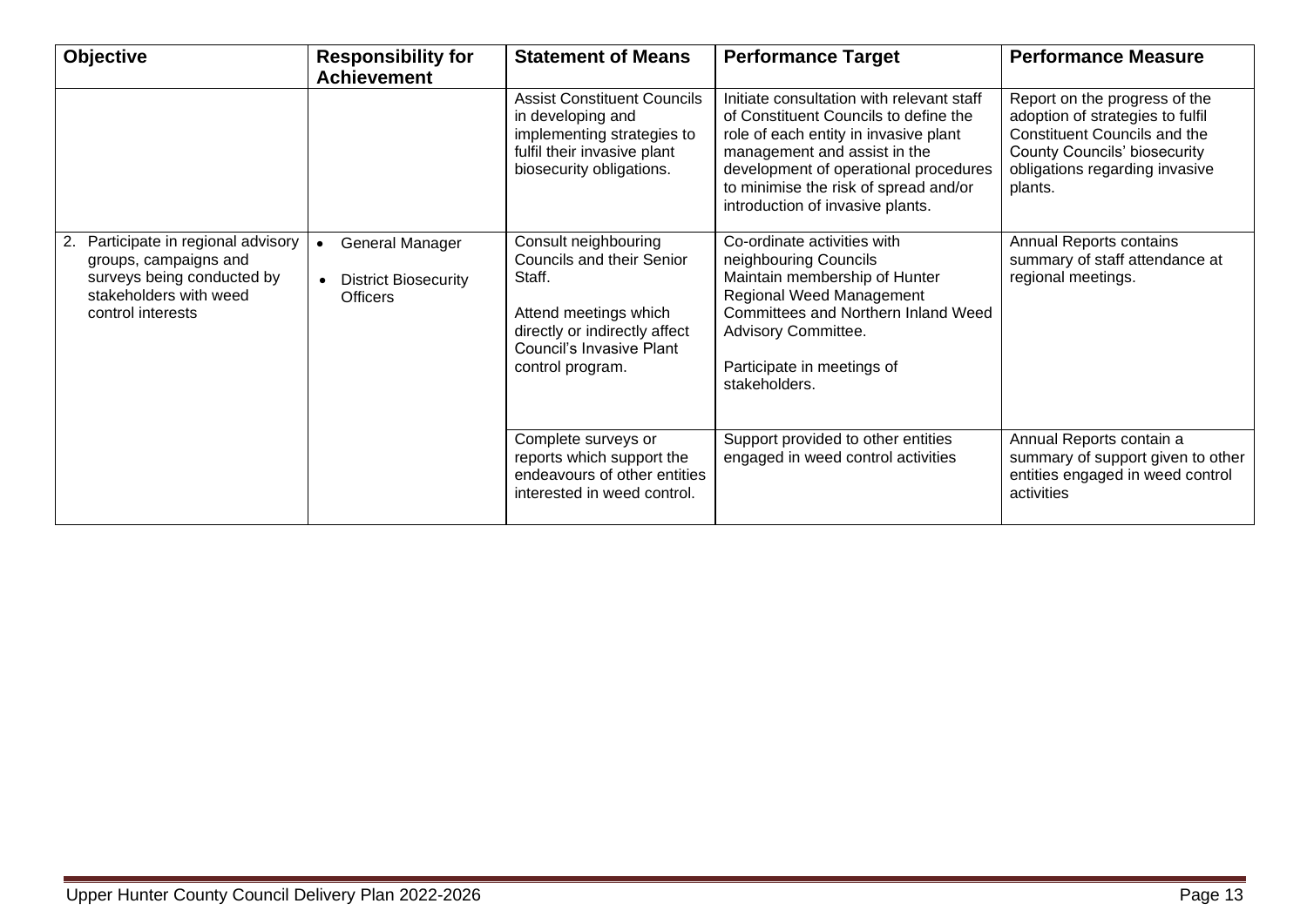### <span id="page-13-0"></span>**5.4 Governance**

## **Program**

- To ensure effective and continuous communication, co-ordination and co-operation with each Constituent Council and the Department of Primary Industries.
	- To secure the appropriate level of contributions and grants from Constituent Councils and Department of Primary Industries, sufficient to achieve Council's Goals and Objectives.
	- Ensure that the County Council complies with its Legislative Reporting and Planning obligations.

| <b>Objective</b>                                                                                                   | <b>Responsibility for</b><br><b>Achievement</b>          | <b>Statement of Means</b>                                                                                    | <b>Performance Target</b>                                                                                                                                    | <b>Performance Measure</b>                                                                                                                         |
|--------------------------------------------------------------------------------------------------------------------|----------------------------------------------------------|--------------------------------------------------------------------------------------------------------------|--------------------------------------------------------------------------------------------------------------------------------------------------------------|----------------------------------------------------------------------------------------------------------------------------------------------------|
| <b>REPORTING</b><br>Provide ongoing<br>information to Constituent<br>Councils and the NSW<br>Department of Primary | Councillors<br>$\bullet$<br>General Manager<br>$\bullet$ | The General Manager to provide<br>feedback and reports on operations to<br>each Constituent Council.         | Councillors to report to<br>their respective Councils<br>after each meeting,<br>distribute fact sheets and                                                   | <b>Constituent Elected</b><br>Members/Senior Staff<br>understanding and appreciation of<br>the need for invasive weed                              |
| Industries.                                                                                                        |                                                          | Provide an annual Grant Return report<br>to Council and in turn the Constituent<br>Councils in summary form. | annual reports.<br>Maintain effective level of<br>accurate cost/benefit<br>feedback to Councils and<br>the NSW<br>Department of Primary<br><b>Industries</b> | control.<br>Compare level of funds to<br>previous year and willingness of<br><b>Constituent Councils to make</b><br>level of contributions sought. |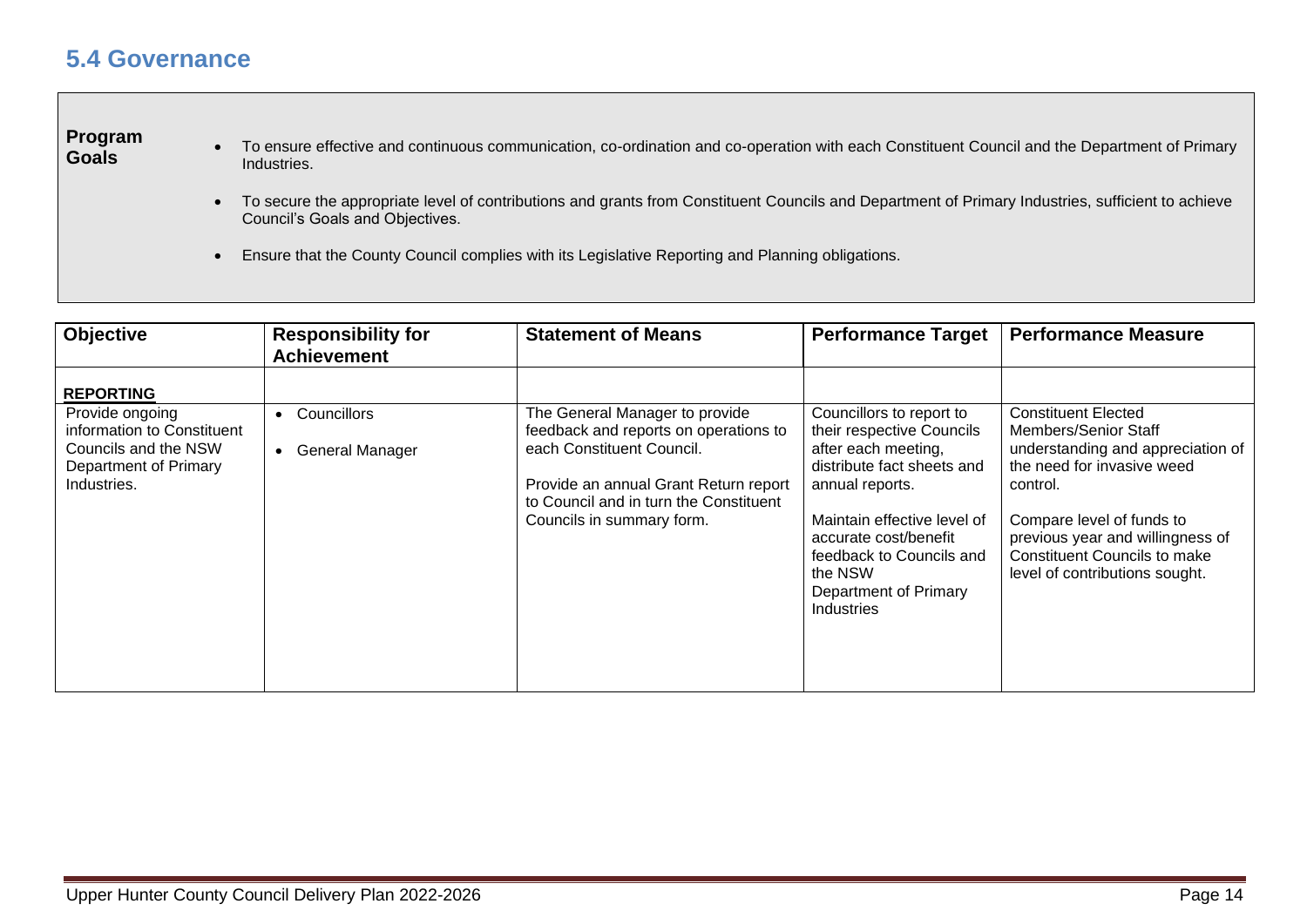| <b>Objective</b>                                                                  | <b>Responsibility for</b>                                       | <b>Statement of Means</b>                                                                                        | <b>Performance Target</b>                                                                                                                 | <b>Performance Measure</b>                                                                |
|-----------------------------------------------------------------------------------|-----------------------------------------------------------------|------------------------------------------------------------------------------------------------------------------|-------------------------------------------------------------------------------------------------------------------------------------------|-------------------------------------------------------------------------------------------|
|                                                                                   | <b>Achievement</b>                                              |                                                                                                                  |                                                                                                                                           |                                                                                           |
| <b>STRATEGIC PLANNING</b>                                                         |                                                                 |                                                                                                                  |                                                                                                                                           |                                                                                           |
| 1. Achieve Management<br><b>Planning Practices</b>                                | • Councillors<br>General Manager<br>$\bullet$                   | The General Manager will review and<br>monitor the Operational Plan and<br>report to Council.                    | Annually Update and Review<br>Council's Delivery Program<br>as part of the development of<br><b>Council's Annual Operational</b><br>Plan. | Operational Plan adopted by<br>Council by 30 June each<br>vear.                           |
|                                                                                   | • General Manager                                               | The General Manager to update Long<br>Term Financial Plan report to Council.                                     | Update Council's Long Term<br>Financial Plan annually.                                                                                    | Plan update by 30 June each<br>year.                                                      |
|                                                                                   | Councillors<br>$\bullet$<br><b>General Manager</b><br>$\bullet$ | The General Manager prepare Annual<br>Report in accordance with Local<br>Government (General) Regulation<br>2005 | <b>Council's Annual Report</b><br>submitted Annually.                                                                                     | Council adopts and Submits<br>Annual Report by 30<br>November each year.                  |
|                                                                                   | • General Manager                                               | The General Manager will review<br>Workforce Management Strategy and<br>report to Council.                       | Workforce Management<br>Strategy reviewed within four<br>years.                                                                           | Review conducted by 30<br>June 2026.                                                      |
| 2. Ensure level of Grant<br>Funding is maintained.                                | • General Manager                                               | The General Manager will complete<br>applications and returns.                                                   | <b>Complete Grant Application</b><br>and Returns on time.                                                                                 | Grant returns completed and<br>returned on time by 1 <sup>st</sup><br>September annually. |
| <b>Ensure Council Policies</b><br>3.<br>and Procedures up to<br>date and current. | • General Manager                                               | The General Manager to conduct<br>annual policy and procedure reviews<br>and submit to Council for adoption.     | Review and adopt Policies<br>and Procedures by review<br>date.                                                                            | Policies and Procedures<br>reviewed and adopted by<br>review date.                        |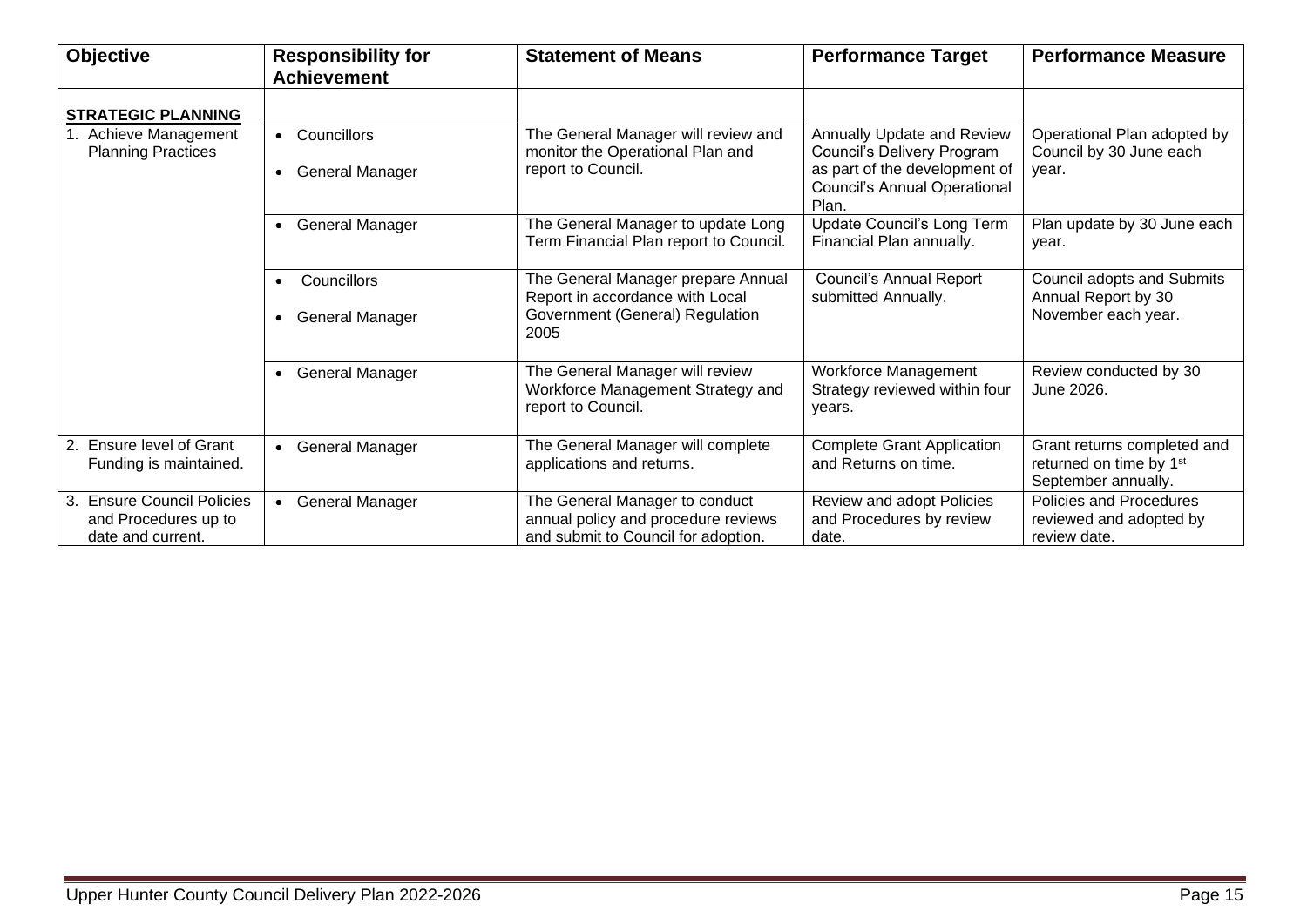## <span id="page-15-0"></span>**6. Financial Estimates 2022-2026**

|                             |                                                  | <b>Estimates</b><br>2022/23 | <b>Estimates</b><br>2023/24 | <b>Estimates</b><br>2024/25 | <b>Estimates</b><br>2025/26 |
|-----------------------------|--------------------------------------------------|-----------------------------|-----------------------------|-----------------------------|-----------------------------|
| <b>INCOME</b>               |                                                  |                             |                             |                             |                             |
| <b>Grants</b>               | Subsidy-Weed Control & Co-<br>Ordination         | 262,495                     | 261,675                     | 277,871                     | 284,818                     |
|                             | Administration                                   | 27,318                      | 28,138                      | 28,982                      | 29,707                      |
|                             | <b>WAP 1520</b>                                  | 1,102,018                   | 1,154,396                   | 1,148,029                   | 1,185,568                   |
|                             | <b>Grants- Weed Control Projects</b><br>Wild Dog | 50,000                      | 50,000                      | 50,000                      | 50,000                      |
| <b>Constituent Councils</b> |                                                  |                             |                             |                             |                             |
|                             | Muswellbrook Shire Council                       | 104,725                     | 106,950                     | 109,231                     | 111,568                     |
|                             | <b>Upper Hunter Shire Council</b>                | 190,228                     | 194,270                     | 198,413                     | 202,660                     |
|                             | Singleton Council                                | 104,725                     | 106,950                     | 109,231                     | 111,568                     |
| <b>Sundry Income</b>        |                                                  |                             |                             |                             |                             |
|                             | <b>Private Works</b>                             | 27,718                      | 28,688                      | 29,692                      | 30,731                      |
|                             | Interest on Investments                          | 3,326                       | 3,443                       | 3,563                       | 3,688                       |
|                             | Section 64 Certificates                          |                             |                             |                             | $\overline{\phantom{a}}$    |
|                             | <b>Vehicles Contribution</b>                     |                             |                             |                             | $\overline{\phantom{a}}$    |
|                             | <b>Equipment Hire</b>                            |                             | $\blacksquare$              |                             | ۰                           |
|                             | Fines & Costs                                    | 2,000                       | 2,000                       | 2,000                       | 2,000                       |
|                             | Sundry Income                                    | 5,000                       | 5,175                       | 5,356                       | 5,544                       |
|                             | Profit on Sale of Assets                         | 49,000                      | 15,000                      | 9,000                       | 11,000                      |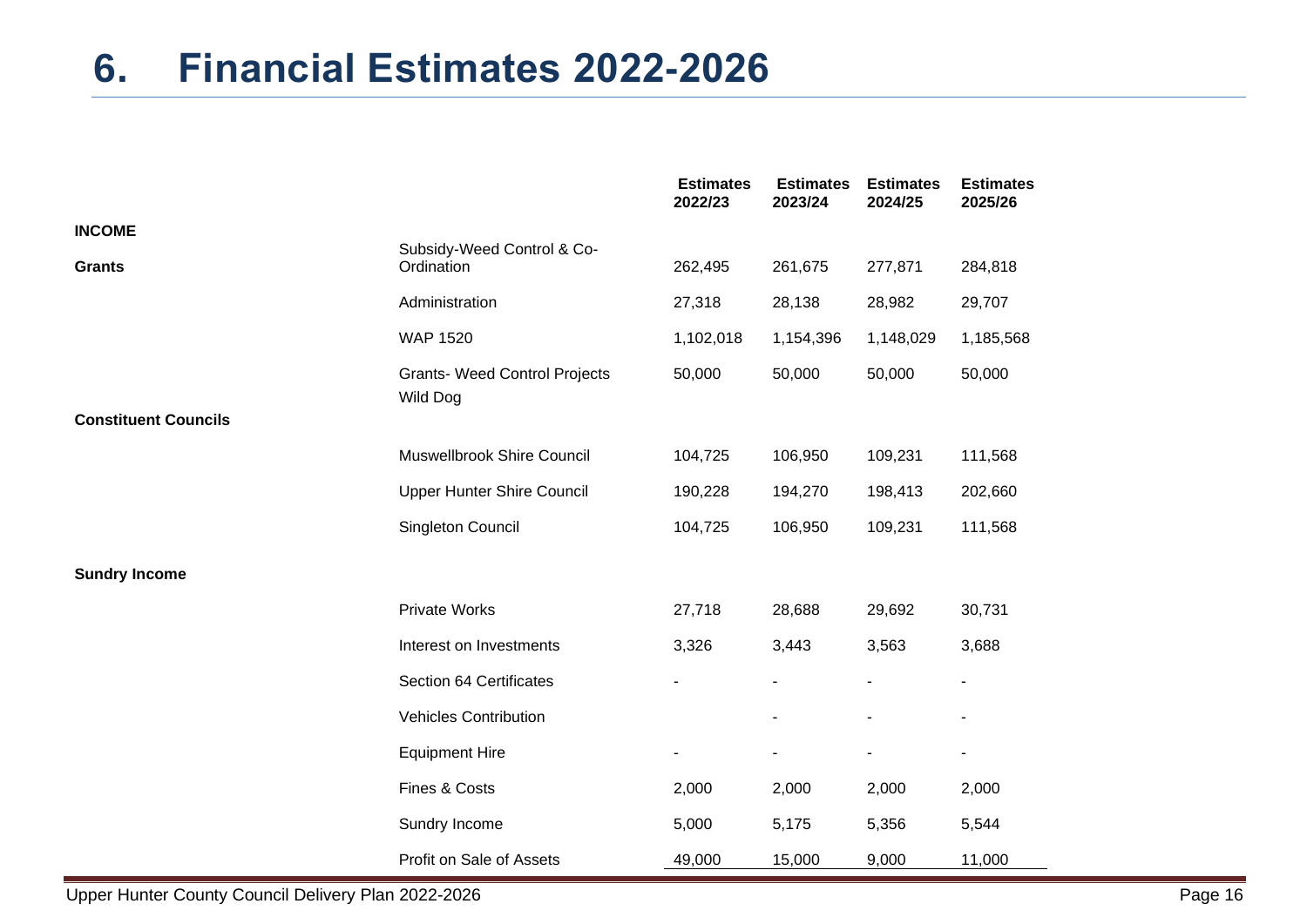| <b>Total Operational Income</b>                    |                                                                  | 1,928,579 | 1,956,711 | 1,971,395 | 1,983,669 |
|----------------------------------------------------|------------------------------------------------------------------|-----------|-----------|-----------|-----------|
|                                                    | Assets Sold<br>Movement in ELE                                   | 120,000   | 35,000    | 70,000    | 70,000    |
| <b>Total Non-Operating Funds Employed</b>          |                                                                  | 120,000   | 35,000    | 70,000    | 70,000    |
| <b>TOTAL INCOME</b>                                |                                                                  | 2,048,579 | 1,991,711 | 2,041,395 | 2,053,699 |
|                                                    |                                                                  |           |           |           |           |
| <b>EXPENDITURE</b><br><b>Operating Expenditure</b> |                                                                  |           |           |           |           |
| Administration                                     |                                                                  |           |           |           |           |
|                                                    | Administration (General Manager)                                 | 130,532   | 133,795   | 137,140   | 140,569   |
|                                                    | Administration WAP (HLLS)                                        | 116,139   | 119,623   | 123,212   | 126,908   |
|                                                    | Administration WAP (UHWA)<br><b>Administration HLLS Projects</b> | 27,318    | 28,138    | 28,982    | 28,982    |
|                                                    | <b>Rental &amp; Administration Support</b>                       | 13,305    | 13,770    | 14,252    | 14,751    |
| <b>Members Expenses</b>                            |                                                                  |           |           |           |           |
|                                                    | Chairman's Allowance                                             | 4,000     | 4,140     | 4,285     | 4,435     |
|                                                    | <b>Members Fees</b>                                              | 13,020    | 13,476    | 13,947    | 14,436    |
| <b>Subscriptions</b>                               | Control of High Priority Invasive<br>Plants                      | 46,250    | 60,823    | 77,293    | 62,363    |
|                                                    | Hunter WAP 2025                                                  | 985,316   | 1,034,773 | 1,024,817 | 1,021,121 |
|                                                    | <b>Weed Control Grant Projects</b>                               | 50,000    | 50,000    | 50,000    | 50,000    |
|                                                    | <b>HLLS - Strategic Projects</b>                                 | 60,000    | 60,000    | 60,000    | 60,000    |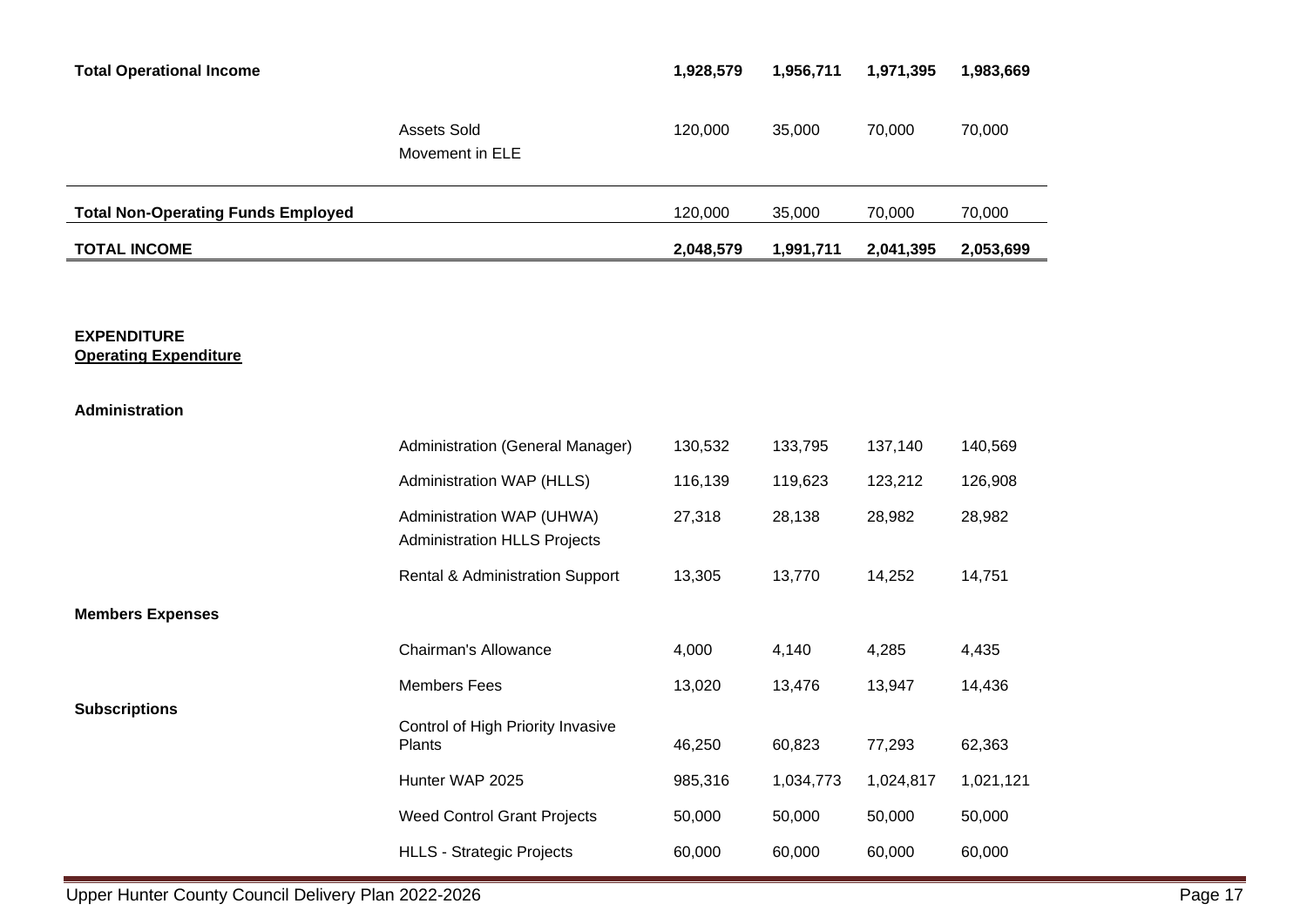|                                     | <b>UHWA - Strategic Projects</b><br><b>Broom</b> | 60,000  | 60,000  | 60,000  | 60,000  |
|-------------------------------------|--------------------------------------------------|---------|---------|---------|---------|
|                                     | <b>Wild Dog</b>                                  | 250,000 | 250,000 | 250,000 | 250,000 |
| <b>Private Property Inspections</b> |                                                  |         |         |         |         |
|                                     | <b>Fields Ground</b><br><b>Fields Aerial</b>     | 146,680 | 155,228 | 152,771 | 158,335 |
|                                     | <b>Staff Training Wages</b>                      | 6,000   | 6,000   | 6,000   | 6,000   |
|                                     | Office                                           | 60,000  | 61,800  | 63,654  | 65,564  |
| <b>Additional Items</b>             |                                                  |         |         |         |         |
|                                     | Schools/Conferences                              | 12,000  | 12,420  | 12,855  | 13,305  |
|                                     | <b>Field Days</b>                                | 7,863   | 7,863   | 7,863   | 7,863   |
| <b>Office Expenses</b>              | Small Plant & Equipment                          | 1,200   | 1,200   | 1,200   | 1,200   |
|                                     | <b>Clerical Assistance</b>                       |         |         |         |         |
|                                     | Advertising                                      | 2,000   | 2,000   | 2,000   | 2,000   |
|                                     | Postage                                          | 111     | 115     | 119     | 123     |
|                                     | Sundries                                         | 500     | 500     | 500     | 500     |
|                                     | <b>Telephone Charges</b>                         | 8,464   | 8,760   | 9,067   | 9,384   |
|                                     | Stationery                                       | 2,000   | 2,000   | 2,000   | 2,000   |
|                                     | Legal Expenses                                   | 660     | 683     | 707     | 731     |
|                                     | <b>Computer &amp; Software Expenses</b>          | 27,852  | 28,827  | 29,836  | 30,880  |
|                                     | Hardware Lease Rental                            | 1,875   | 1,875   | 1,875   | 1,875   |
| <b>Insurance</b>                    |                                                  |         |         |         |         |
|                                     | Members Accident                                 | 1,401   | 1,451   | 1,501   | 1,554   |
|                                     | <b>Fidelity Guarantee</b>                        | 571     | 591     | 612     | 633     |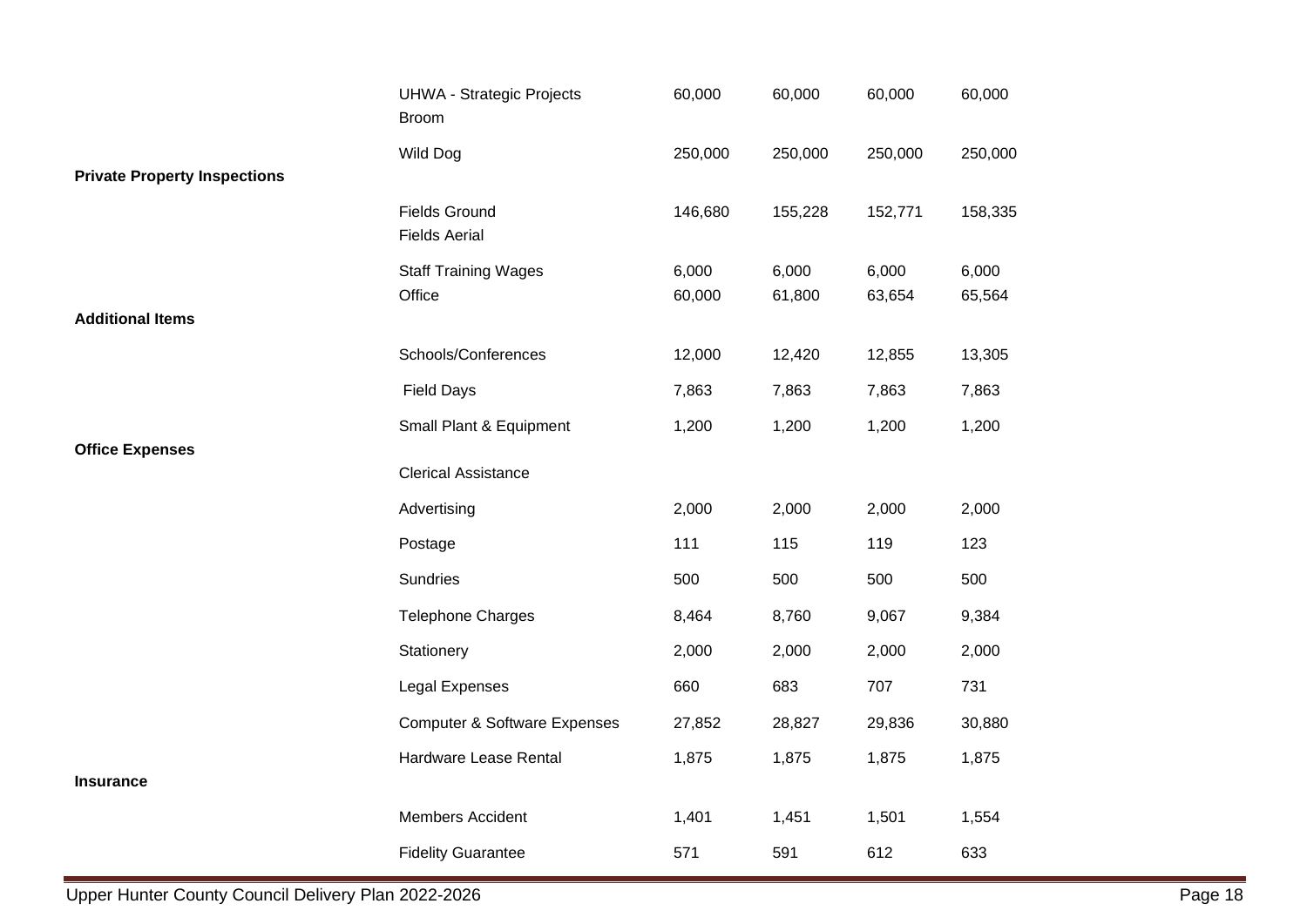|                                             | Professional Indemnity                                                        | 9,657          | 9,995          | 10,345         | 10,707                   |
|---------------------------------------------|-------------------------------------------------------------------------------|----------------|----------------|----------------|--------------------------|
|                                             | Miscellaneous                                                                 | 2,799          | 2,897          | 2,999          | 3,104                    |
| <b>Bank Charges &amp; FID Tax</b>           |                                                                               |                |                |                |                          |
|                                             | <b>Bank Charges</b>                                                           | 1,157          | 1,197          | 1,239          | 1,283                    |
|                                             | <b>Audit Fees</b>                                                             | 13,194         | 13,656         | 14,133         | 14,628                   |
| <b>Sundry Administration Expenses</b>       |                                                                               | $\blacksquare$ | $\blacksquare$ | $\blacksquare$ | $\overline{\phantom{a}}$ |
|                                             | Fringe Benefit Tax                                                            | 1,188          | 1,229          | 1,272          | 1,317                    |
|                                             | Miscellaneous                                                                 | 1,425          | 1,475          | 1,527          | 1,580                    |
|                                             | <b>Host Meetings</b>                                                          | 459            | 475            | 492            | 509                      |
|                                             | Depot Expenses                                                                | 53,561         | 55,436         | 57,376         | 59,384                   |
| <b>Private Works/Cost of Chemicals sold</b> |                                                                               |                |                |                |                          |
|                                             | <b>Private Works</b>                                                          | 16,631         | 17,213         | 17,815         | 18,439                   |
| <b>Depreciation</b>                         |                                                                               |                |                |                |                          |
|                                             | Plant                                                                         | 12,400         | 12,400         | 12,400         | 12,400                   |
|                                             | <b>Office Equipment</b><br>Loss on Sale of Assets                             | 6,700          | 6,700          | 6,700          | 6,700                    |
|                                             |                                                                               | 2,154,791      | 2,242,524      | 2,262,786      | 2,265,561                |
| <b>Employment Overheads</b>                 |                                                                               |                |                |                |                          |
|                                             | <b>Annual Leave</b>                                                           | 37,862         | 39,187         | 40,558         | 41,978                   |
|                                             | Long Service Leave                                                            | 17,891         | 18,517         | 19,165         | 19,836                   |
|                                             | <b>Sick Leave</b>                                                             | 9,859          | 10,204         | 10,561         | 10,931                   |
|                                             | Public Holidays<br>Special Leave<br><b>Insurance - Accumulated Sick Leave</b> | 18,730         | 19,386         | 20,065         | 20,767                   |
|                                             | <b>Workers Compensation</b>                                                   | 8,580          | 8,880          | 9,191          | 9,513                    |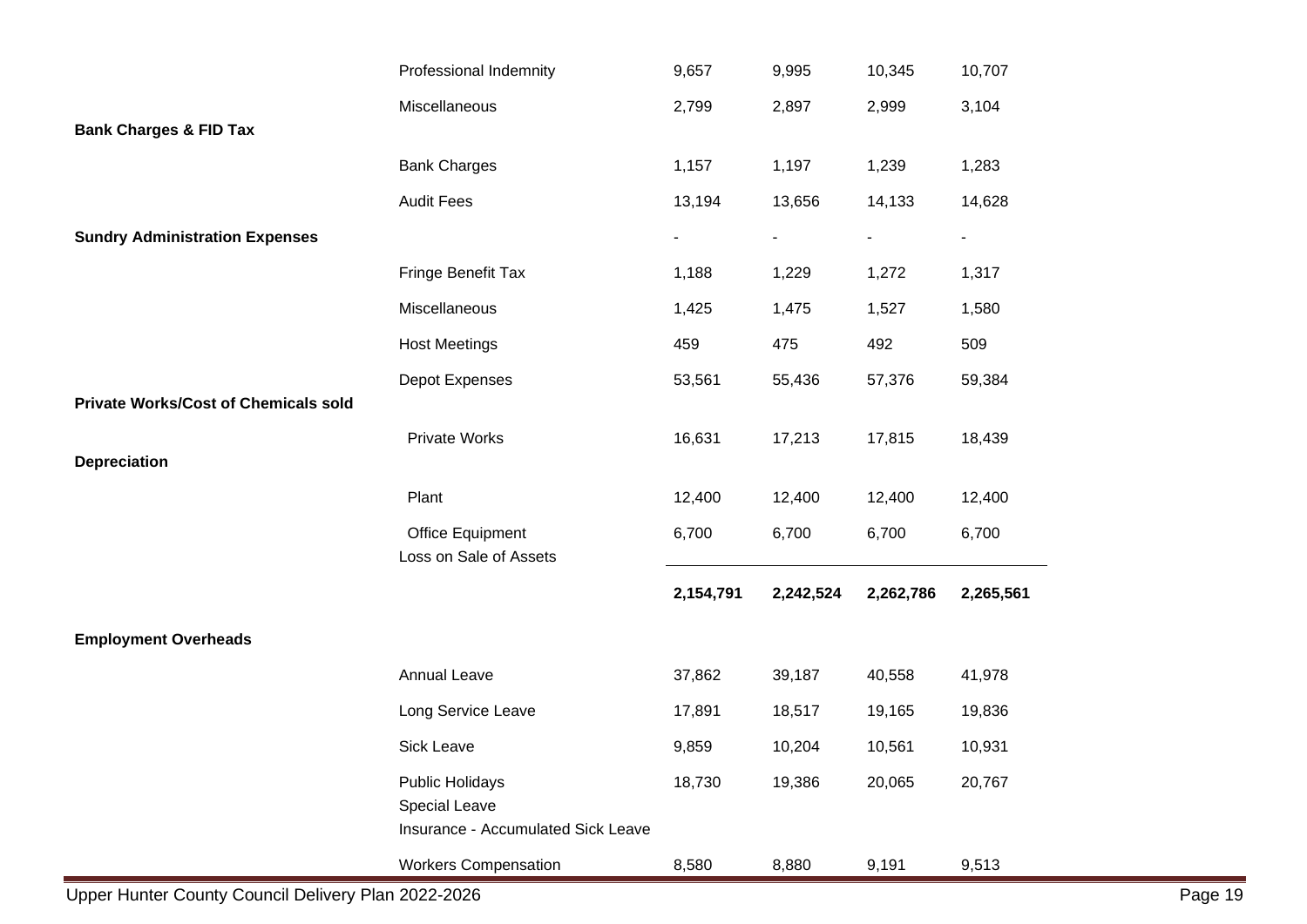|                                     | <b>Workers Compensation - Excess</b>                             |            |            |             |                          |
|-------------------------------------|------------------------------------------------------------------|------------|------------|-------------|--------------------------|
|                                     | Superannuation<br>Local Government Super - Additional<br>Cont.   | 53,474     | 55,345     | 57,283<br>۰ | 59,287<br>$\blacksquare$ |
|                                     | Training<br><b>Medical Expenses</b><br><b>Interview Expenses</b> | 9,877      | 10,222     | 10,580      | 10,950                   |
|                                     | Protective Clothing                                              | 5,667      | 5,865      | 6,070       | 6,283                    |
|                                     | <b>Employment Overheads - Distributed</b>                        | (161, 939) | (167, 607) | (173, 473)  | (179, 545)               |
|                                     |                                                                  |            |            |             |                          |
| <b>TOTAL OPERATING EXPENSES</b>     |                                                                  | 2,154,791  | 2,242,524  | 2,262,786   | 2,265,561                |
| <b>Non-Operating Funds Employed</b> |                                                                  |            |            |             |                          |
|                                     | <b>Acquisition of Assets</b><br>- CWO Vehicles                   |            |            |             |                          |
|                                     | - Inspectors Vehicles<br>- Small Plant Items                     | 190,000    |            | 55,000      | 96,000                   |
|                                     | - Large Plant Items<br>- Computer Hardware<br>- Office Equipment | 25,000     |            |             |                          |
| <b>Total Non-Operating Expenses</b> |                                                                  | 215,000    | 80,000     | 55,000      | 96,000                   |
|                                     | <b>TOTAL EXPENDITURE</b>                                         | 2,369,791  | 2,242,524  | 2,317,786   | 2,361,561                |
|                                     |                                                                  |            |            |             |                          |
| <b>OPERATING SURPLUS(DEFICIT)</b>   |                                                                  | (226, 212) | (285, 813) | (291, 391)  | (281, 892)               |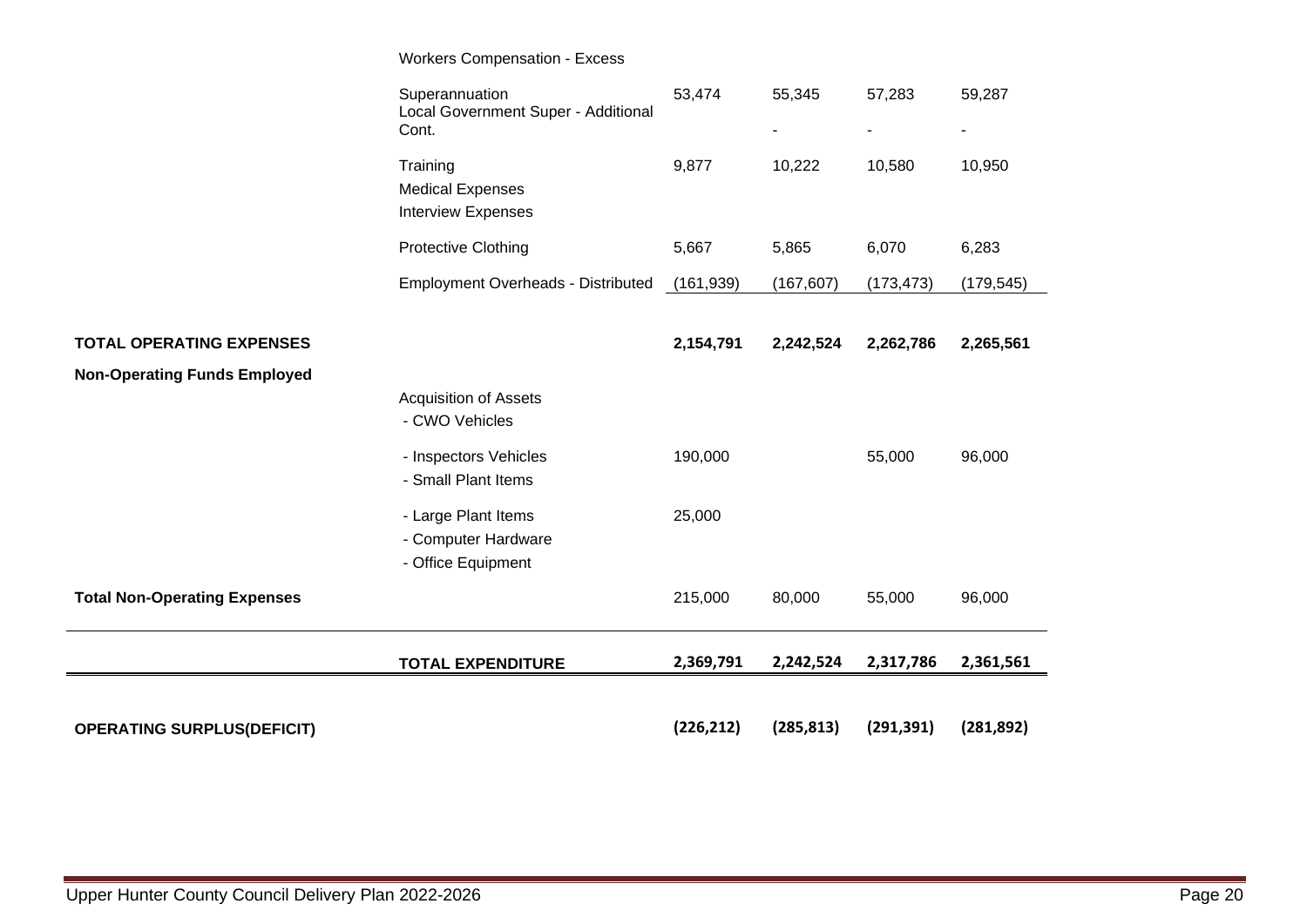#### **RESTRICTED CASH ASSET MOVEMENTS**

#### **Transfers to Restricted Assets**

|                                                | <b>Employees Leave Entitlements</b><br>Regional Weed Action Plan Grant                                       | 15,525      | 16,068      | 16,631     | 17,213     |
|------------------------------------------------|--------------------------------------------------------------------------------------------------------------|-------------|-------------|------------|------------|
|                                                | <b>Spray Equipment Replacement</b><br>CMA - Grants<br><b>HLLS - Wild Dogs</b><br><b>HLLS- Invasive Plant</b> |             | 43,119      | 16,978     |            |
| <b>Total - Transfer to Restricted Assets</b>   |                                                                                                              | 15,525      | 59,187      | 33,609     | 17,213     |
| <b>Transfers from Restricted Assets</b>        |                                                                                                              |             |             |            |            |
|                                                | <b>Employees Leave Entitlements</b><br>Regional Weed Action Plan Grant                                       |             |             |            |            |
|                                                | <b>HLLS - Wild Dog</b>                                                                                       | 250,000     | 250,000     | 250,000    | 250,000    |
|                                                | <b>HLLS- Strategic Projects</b><br><b>Broom</b>                                                              | 60,000      | 60,000      | 60,000     | 60,000     |
| <b>Total - Transfer from Restricted Assets</b> |                                                                                                              | 336,737     | 310,000     | 310,000    | 325,105    |
|                                                | <b>Result after Operations</b>                                                                               | (226, 212)  | (285, 813)  | (291, 391) | (281, 892) |
|                                                | <b>Equity Movement</b>                                                                                       | (95,000)    | 35,000      | 15,000     | (26,000)   |
|                                                | <b>Results After Equity Movements</b>                                                                        | (321, 212)  | (250, 813)  | (276, 391) | (307, 892) |
|                                                | <b>Restricted Assets Movement</b>                                                                            | 321,212     | 250,813     | 276,391    | 307,892    |
|                                                | <b>Net Result</b>                                                                                            | $\mathbf 0$ | $\mathbf 0$ | $\pmb{0}$  | 0          |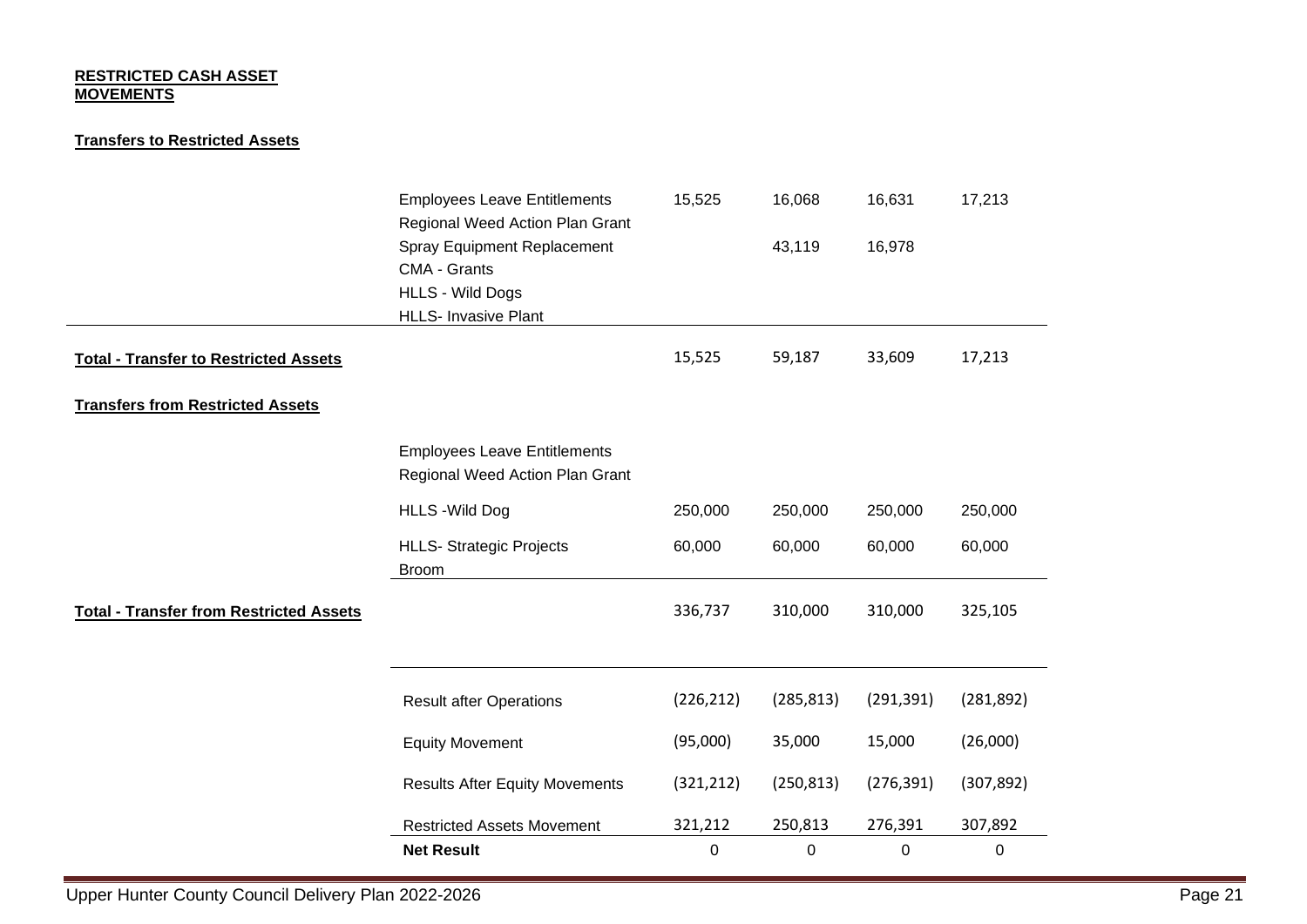# <span id="page-21-0"></span>**7. Annual Statements and Plan Reviews**

### <span id="page-21-1"></span>**7.1 Activities to Protect Environmentally Sensitive Areas**

#### <span id="page-21-2"></span> **7.1.1 Use Integrated Management Techniques to Reduce Reliance on Herbicides**

The control options of invasive weeds along roadsides are limited when compared with neighbouring land occupiers. The options include mechanical, chemical, cultural and biological.

An integrated approach will totally and eliminate an invasive weed infestation. However, at times only a partial control and containment of an infestation is feasible. Reliance only on the control options rarely eradicates weeds. Each control option has several advantages and disadvantages, and these are often governed by outside influences such as seasonal conditions.

Mechanical techniques may include slashing, ploughing, and grading. Chemical techniques use herbicides by various application techniques. Cultural control, which may use strategic grazing on properties, is limited to growing more desirable and competitive vegetation along roadsides. Biological control can be achieved by using either classical or innovative techniques suited to the specific vector. For biological control to be successful, a host population needs to be maintained so that the vector does not die out.

Invasive weed control activities around environmentally sensitive areas will be reduced or stopped until the risk is at its lowest. An integrated approach using alternative methods may be necessary.

#### <span id="page-21-3"></span> **7.1.2 Use of Selective Herbicides**

When assessing invasive weed control programs, various suitable herbicides and additives are selected from a range of herbicides to give the following options:

- a) Reduce the risk of off target damage due to spray and/or volatile drift.
- b) Reduce the risk of off target damage due to leaching or sideways wash of soil herbicide residues.
- c) Treat greatest number of invasive weed species in one pass with one spray tank mix to reduce the impact of herbicides on the environment.
- d) Use additives which increase the efficiency of the herbicide, reduce rain fastness time, reduce volatility of herbicide and increase droplet size to reduce spray drift.
- e) Where it has found that birds use various shrubby invasive weeds such as African Boxthorn as nesting habitat, landholders are encouraged to plant desirable native shrubs alongside the weeds after they have been controlled.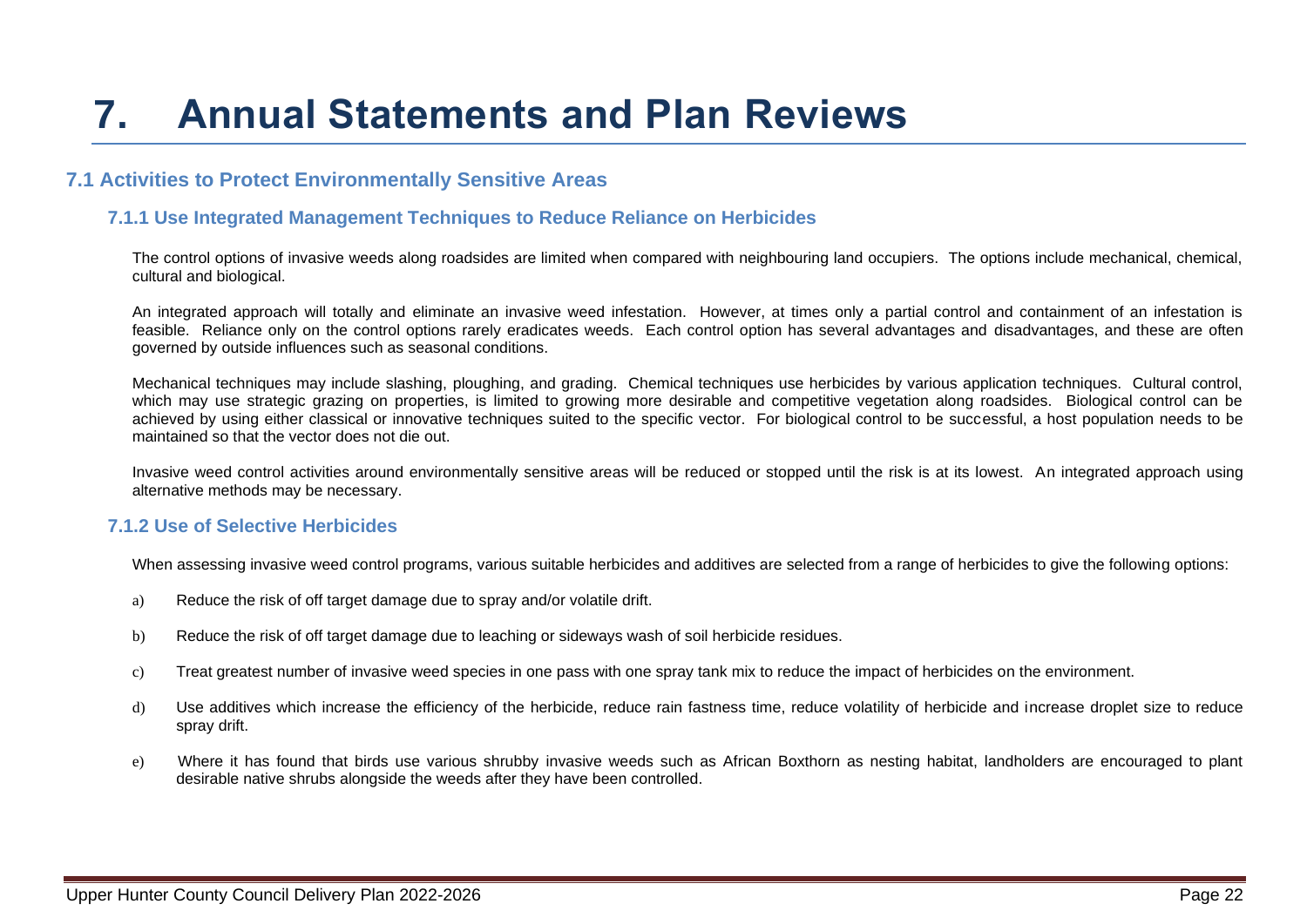### <span id="page-22-0"></span>**7.2 Notification of Pesticide Use on Roadsides and Aquatic Areas**

In accordance with the Pesticides Regulation 1995, Council has developed a Pesticide Use Notification Plan. This plan is available to the public at Constituent Council's Offices and on the County Council's Website https://uhwa.org.au/index.php/documents#

The Pesticide Use Notification Plan requires Council to include in its Management Plan reference of Council's intention to use pesticides on urban and rural roadsides, verges and reserves

Council uses pesticides to meet its obligations in relation to the control of Invasive Plants declared under the Biosecurity Act, 2015. Council's staff will carry out treatment programs on these plants throughout the year on urban and rural roads. The location, timing of application, target species and pesticides used in these programs are all governed by prevailing seasonal conditions.

Council may conduct up to three applications of herbicides to infestations of Alligator weed found in Glendon Brook, Anvil and Black Creeks and Hunter River in the locality of Branxton. These treatments are scheduled to occur annually between October and May.

When Council staff apply a pesticide to urban and rural road shoulders, verges and reserves at the request of a Constituent Council, the notification of the pesticides use will be in accordance with the Constituent Council's notification plan.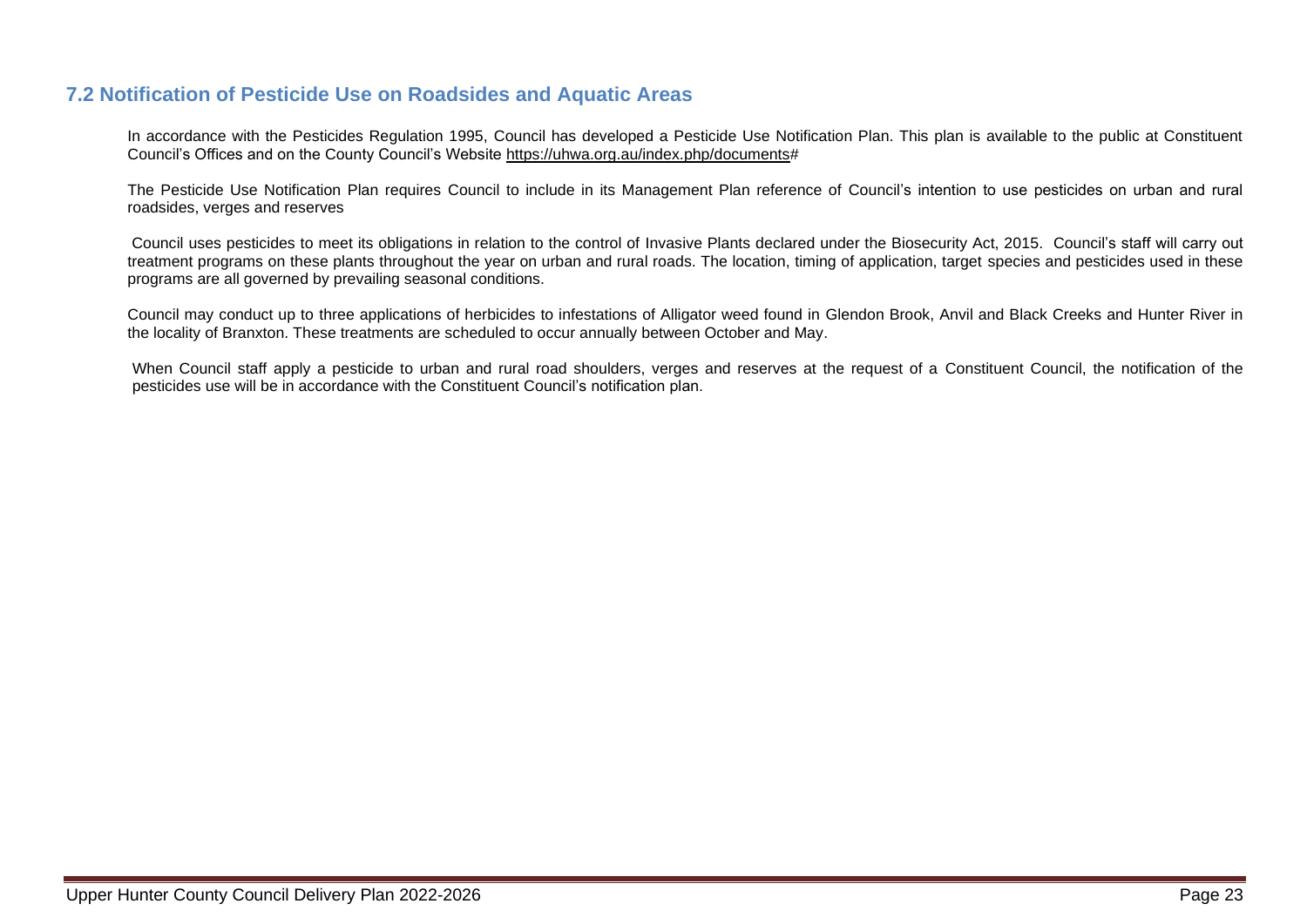## <span id="page-23-0"></span>**8. Equal Employment Opportunity (EEO) Implementation Management Plan**

The objects and provisions relating to Council's EEO Management Plan are outlined in the following sections of the Part 4, LGA 1993;

#### **344 Objects**

- a) to eliminate and ensure the absence of discrimination in employment on the grounds of race, sex, marital status and physical impairment in Councils; and
- b) to promote equal employment opportunity for women, members of racial minorities and physically handicapped persons in Councils.

#### **345 Preparation and Implementation Management Plan**

- 1. A Council must prepare and implement an EEO management plan in order to achieve the objects of this Part.
- 2. The plan is to include provisions relating to:
	- a) The devising of policies and programs by which the objects of this Part are to be achieved; and
	- b) the communication of those policies and programs to persons within the staff of the Council; and
	- c) the collection and recording of appropriate information; and
	- d) the review of personnel practices within the Council (including recruitment techniques, promotion and transfer policies and patterns, and conditions of service) with a view to the identification of any discriminatory practices; and
	- e) the setting of goals and targets, where these may reasonably be determined, against which the success of the plan in achieving the objects of this Part may be assessed; and
	- f) the means, other than those referred to in paragraph (e), of evaluating the policies and programs referred to in paragraph (a); and
	- g) the revision and amendment of the plan; and
	- h) the appointment of persons within the Council to implement the provisions referred to in paragraphs (a) (g)
- 3. An equal employment opportunity management plan may include provisions, other than those referred to in subsection (2), that are not inconsistent with the objects of this Part.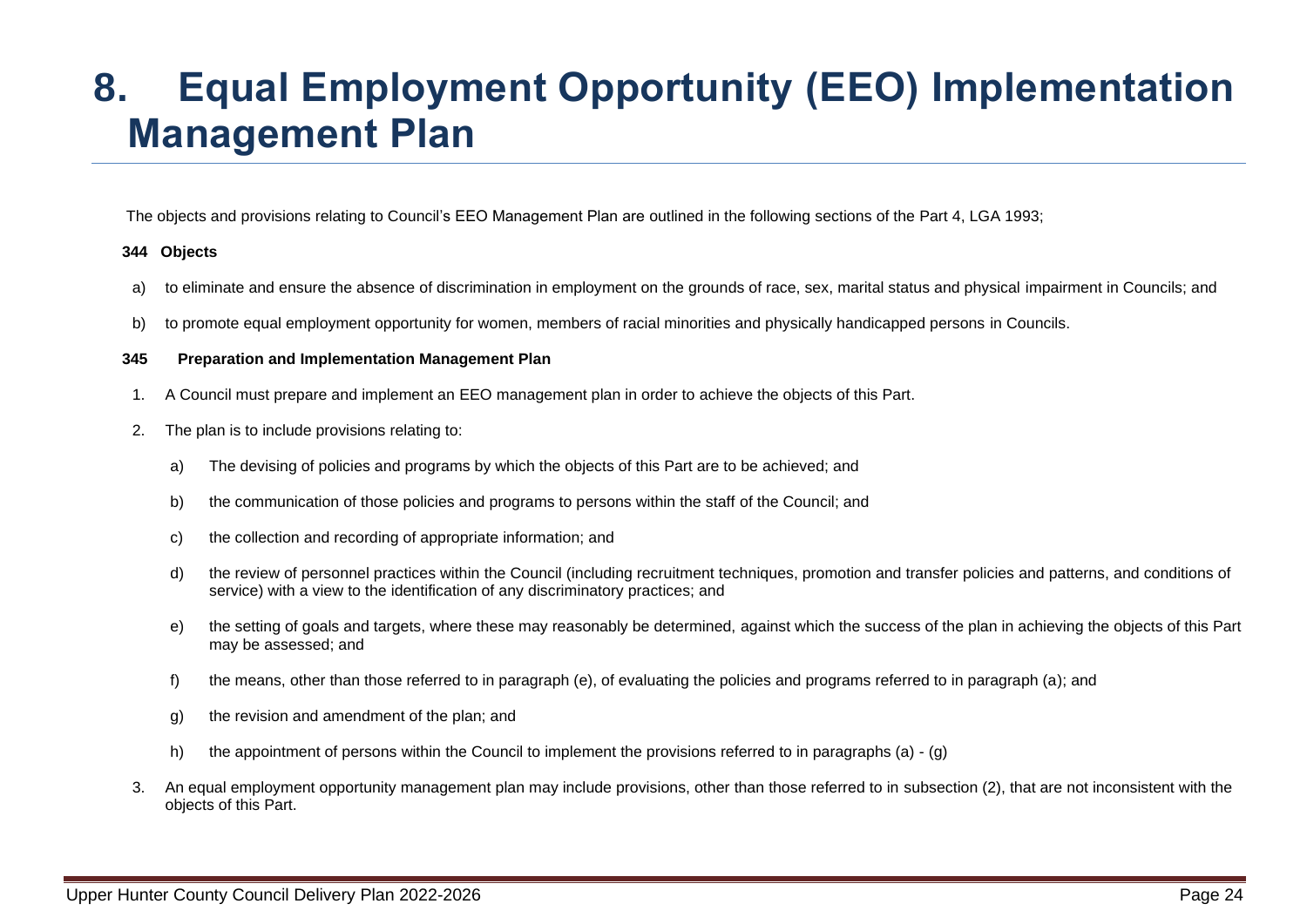## <span id="page-24-0"></span>**9. Equal Employment Opportunity Management Plan**

#### **OBJECTIVE:** Compliance with objectives of Local Government Act 1993:

- a) to eliminate and ensure the absence of discrimination in employment on the grounds of race, sex, marital status and physical impairment in **Council**; and
- b) to promote equal employment opportunity for women, members of racial minorities and physically handicapped persons in **Council**.

#### **STRATEGIES:**

- 1. Develop and implement EEO Policy statement.
- 2. Allocate responsibility for EEO program management.
- 3. Discuss Policy and proposed strategies with Council and Union representatives.
- 4. Communicate policy to staff by distribution.
- 5. Review and/or development of employment policies and practices with the aim of integrated EEO/merit principles including:
	- recruitment techniques
	- selection criteria
	- promotions and transfers
	- training and development
	- conditions of employment
- 6. Develop grievance procedure.
- 7. Determine appropriate performance indicators and set goals and targets against program objectives.
- 8. Establish monitoring and evaluation procedures for the management plan.
- 9. Review of management plan periodically.
- 10. Annual reporting on progress publicly.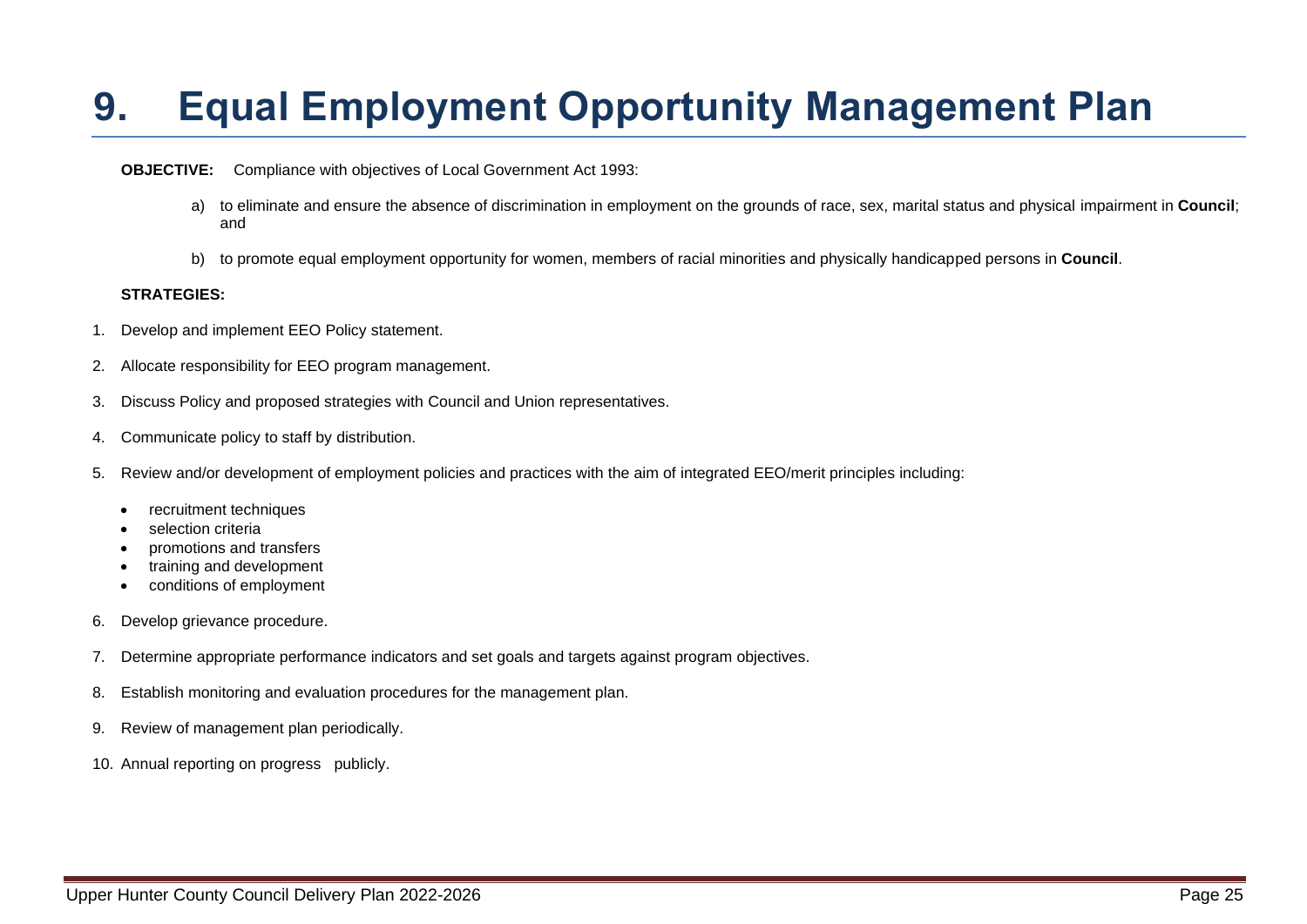#### **IMPLEMENTATION SCHEDULE:**

During 2022/23 it is proposed to undertake the following implementation program.

- 1. Review all existing Council policies to ensure compliance with EEO principles.
- 2. Further develop EEO policy.
- 3. Ensure people involved with EEO policy development and management have adequate training.

#### **POLICY:**

- UHCC is committed to its human resource management practices being conducted in a manner that ensure fair and equal treatment for employees and potential employees.
- To ensure that for any position, training opportunity or other benefit, the best available person is selected, the merit principle will apply in assessing each person's skills and abilities against the needs of the job and disregarding unlawful personal characteristics which are irrelevant to the job.

Equal opportunity is an integral part of sound business practice which will enhance productivity and result in better services to the community.

Consistent with the requirements of the Local Government Act, 1993, the broad objectives/purpose of the policy are:

- a) to eliminate and ensure the absence of discrimination in employment on the grounds of race, sex, marital status and physical impairment; and
- b) to promote equal employment opportunity for women, members of racial minorities and physically handicapped persons.

#### **PROCEDURES**

- 1. All staff will contribute toward the development, implementation and maintenance of an equal opportunity management plan which will include the provisions specified in the Act to achieve its broad objectives.
- 2. The following key principles will apply:

#### **Non-discriminatory Environment**

Every person employed by **Council** is entitled to work in an environment which is free of discrimination by Council and its employees, where discrimination means denying a person fair and equal treatment in employment on grounds other than those based on the requirements of the job.

#### **Merit as the basis for Recruitment, Development and Promotion**

- Those with the abilities, skills, qualifications and experience which are required for a particular job will have an equal opportunity of being considered for the position.
- The person selected will be the person who best meets the requirements for the particular position.